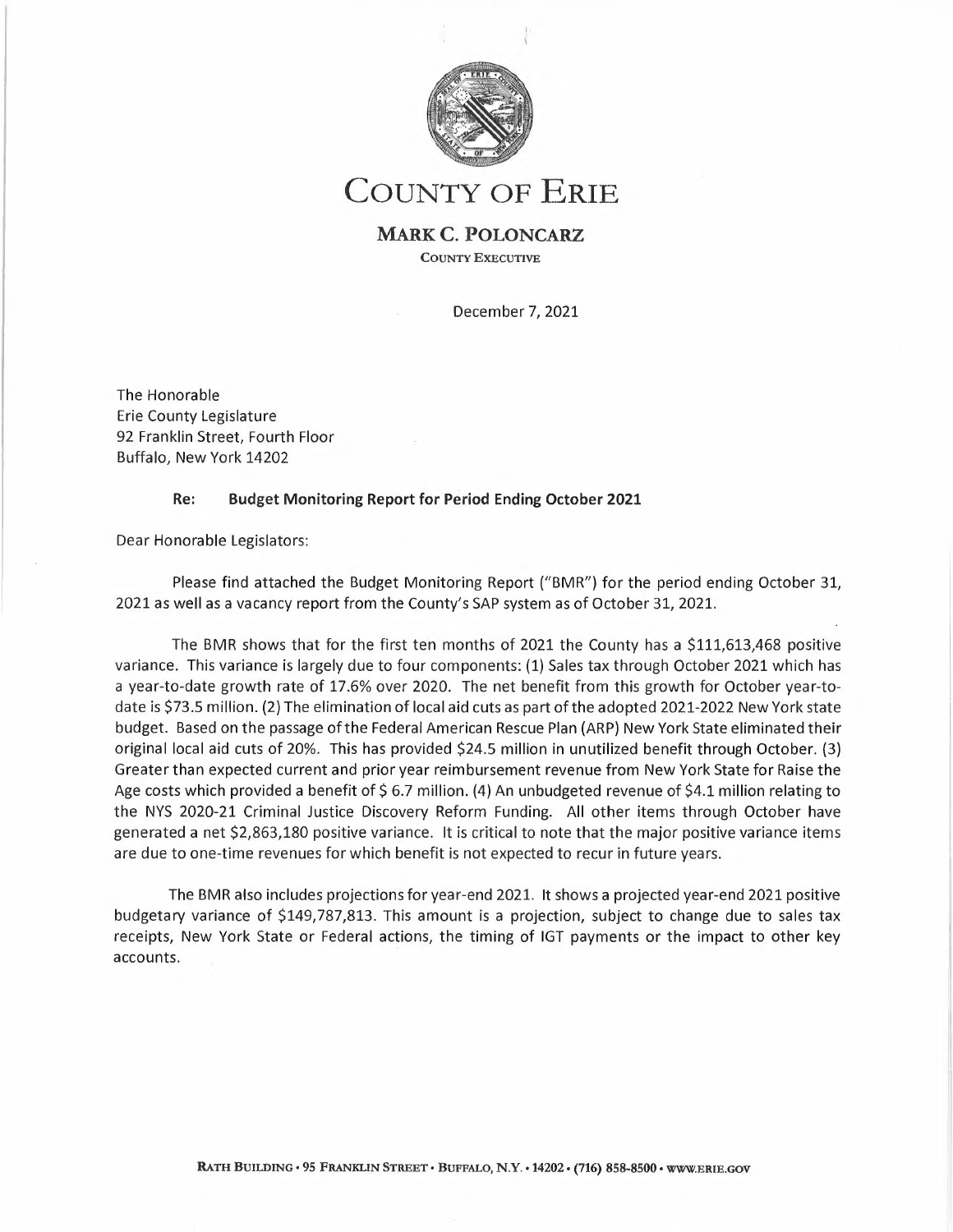<sup>I</sup> am available to attend <sup>a</sup> meeting otyour Honorable Body's Finance and Management Committee to discuss this report and other fiscal matters.

Sincerely yours,

**your Honorable**<br>
Sincerely yo<br>
Sincerely yo<br>
Robert W. K<br>
Director of P ours,<br>*W<sup>.</sup> Keaking*<br>Ceating<br>Budget and Mana

Director of Budge t and Management

RWK Attachment

cc: Erie County Executive Mark C. Poloncarz Erie County Fiscal Stability Authority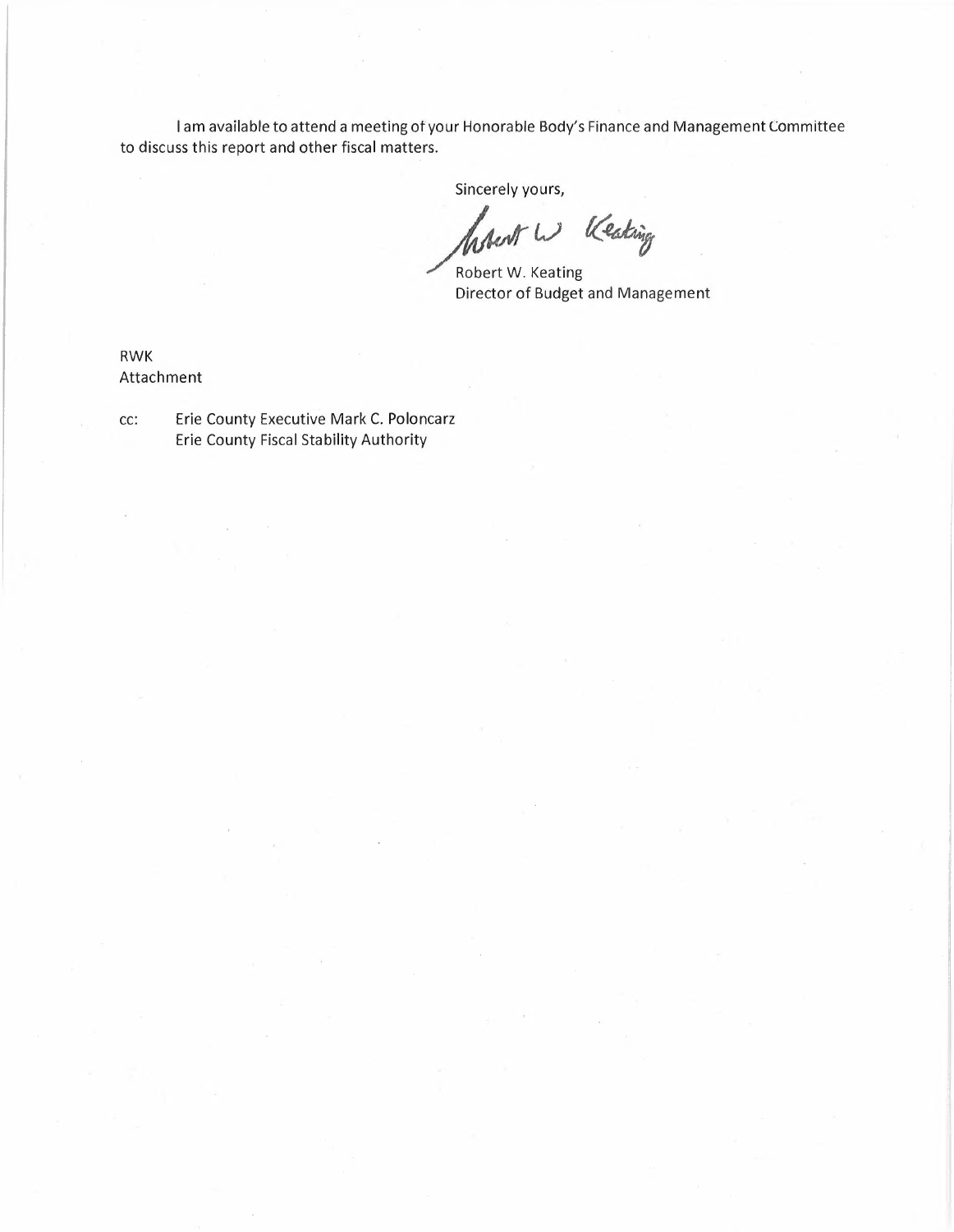#### **2021 October Budget Monitoring Report (BMR) with Year End Projections**

|         | <b>Account Type</b>                | <b>Annual Budget</b> | <b>Period Budget</b><br>January -<br>October | <b>Actuals</b><br>January-<br>October | Period<br>Available<br><b>Budget</b> | % of Period<br><b>Budget</b><br>Consumed | Year End 2021<br>Projections | <b>Projected Year End</b><br>Variance<br>Save/(Cost) | Projected % of<br>Annual<br><b>Budget</b><br>Consumed |
|---------|------------------------------------|----------------------|----------------------------------------------|---------------------------------------|--------------------------------------|------------------------------------------|------------------------------|------------------------------------------------------|-------------------------------------------------------|
| Revenue |                                    |                      |                                              |                                       |                                      |                                          |                              |                                                      |                                                       |
| $**$    | <b>Property Tax</b>                | (286, 178, 342)      | (286, 178, 342)                              | (286, 178, 342)                       | $\Omega$                             | 100.00%                                  | (286, 178, 342)              | 0                                                    | 100.00%                                               |
|         | <b>Property Tax Related</b>        | (14, 303, 669)       | (6,470,064)                                  | (6, 142, 028)                         | (328,036)                            | 94.93%                                   | (16, 869, 510)               | 2,565,841                                            | 117.94%                                               |
| $**$    | <b>Sales Tax</b>                   | (457, 552, 159)      | (372, 229, 565)                              | (449, 186, 806)                       | 76,957,241                           | 120.67%                                  | (546, 639, 964)              | 89.087.805                                           | 119.47%                                               |
| $**$    | Sales Tax to Local Govt.           | (316, 149, 457)      | (257, 194, 358)                              | (310, 353, 803)                       | 53, 159, 445                         | 120.67%                                  | (377, 691, 156)              | 61,541,699                                           | 119.47%                                               |
| $**$    | <b>Other Sources</b>               | (43, 401, 725)       | (36, 831, 776)                               | (36, 785, 584)                        | (46, 192)                            | 99.87%                                   | $(48, 623, 117)$ .           | 5,221,392                                            | 112.03%                                               |
| $**$    | <b>Fees, Fines or Charges</b>      | (32, 724, 656)       | (28, 145, 365)                               | (30, 820, 556)                        | 2,675,190                            | 109.50%                                  | (34, 737, 974)               | 2,013,318                                            | 106.15%                                               |
| **      | <b>Appropriated Fund Balance</b>   | (10,000,000)         | $\mathbf{0}$                                 | $\Omega$                              | $\mathbf 0$                          | 0.00%                                    | 0                            | (10,000,000)                                         |                                                       |
| ***     | <b>Local Source Revenue</b>        | (1,160,310,008)      | (987,049,470)                                | (1, 119, 467, 118)                    | 132,417,648                          | 84.76%                                   | (1,310,740,062)              | 150,430,055                                          | 112.96%                                               |
| ***     | <b>Federal Revenue</b>             | (171, 217, 743)      | (142, 557, 920)                              | (120, 830, 046)                       | (21, 727, 874)                       | 84.76%                                   | (139, 168, 781)              | (32,048,962)                                         | 81.28%                                                |
| $***$   | <b>State Revenue</b>               | (190,068,917)        | (157,500,905)                                | (169, 884, 355)                       | 12,383,450                           | 107.86%                                  | (201, 901, 869)              | 11,832,952                                           | 106.23%                                               |
| ***     | <b>Interfund Revenue</b>           | (51, 368, 577)       | (51, 368, 577)                               | (51, 377, 589)                        | 9,012                                | 100.02%                                  | (51, 376, 474)               | 7,897                                                | 100.02%                                               |
| ****    | <b>County Revenue</b>              | (1,572,965,245)      | (1,338,476,873)                              | (1,461,559,108)                       | 123,082,235                          | 109.20%                                  | (1,703,187,186)              | 130,221,941                                          | 108.26%                                               |
|         | <b>Expense</b>                     |                      |                                              |                                       |                                      |                                          |                              |                                                      |                                                       |
| $**$    | <b>Salaries</b>                    | 226,632,574          | 176,260,062                                  | 166,879,249                           | 9,380,814                            | 94.68%                                   | 208,983,833                  | 17,648,741                                           | 92.21%                                                |
| $**$    | <b>Non-Salaries</b>                | 28,797,772           | 24,354,744                                   | 26,400,439                            | (2,045,695)                          | 108.40%                                  | 32,543,110                   | (3,745,338)                                          | 113.01%                                               |
| $**$    | <b>Countywide Adjustments</b>      | (1,637,541)          | (1,368,741)                                  | 0                                     | (1,368,741)                          | 0.00%                                    | $\mathbf 0$                  | (1,637,541)                                          | 0,00%                                                 |
| ***     | <b>Personnel Related Expense</b>   | 253,792,805          | 199,246,065                                  | 193,279,688                           | 5,966,377                            | 97.01%                                   | 241,526,943                  | 12,265,862                                           | 95.17%                                                |
| ***     | <b>Fringe Benefit Total</b>        | 130,662,010          | 103,996,598                                  | 98,945,449                            | 5,051,149                            | 95.14%                                   | 121,851,378                  | 8,810,632                                            | 93.26%                                                |
| **      | <b>Supplies and Repairs</b>        | 11,265,759           | 7,258,882                                    | 5,405,510                             | 1,853,372                            | 74.47%                                   | 9,061,334                    | 2,204,425                                            | 60.43%                                                |
| **      | Other                              | 31,548,359           | 20,953,312                                   | 19,056,130                            | 1,897,182                            | 90.95%                                   | 26,892,416                   | 4,655,943                                            | 85.24%                                                |
| **      | Contractual                        | 525,306,511          | 426.675.893                                  | 480, 347, 559                         | (53, 671, 666)                       | 112.58%                                  | 583, 527, 786                | (58, 221, 275)                                       | 111.08%                                               |
| **      | Equipment                          | 4,433,765            | 1,899,971                                    | 1,849,303                             | 50,668                               | 97.33%                                   | 2,852,338                    | 1,581,428                                            | 64.33%                                                |
| **      | <b>Allocations</b>                 | 118,503,154          | 88.071.785                                   | 88,685,947                            | (614, 161)                           | 100.70%                                  | 107.912.655                  | 10,590,499                                           | 91.06%                                                |
| **      | <b>Program Specific</b>            | 455,489,987          | 338,230,922                                  | 310,240,395                           | 27,990,527                           | 91.72%                                   | 417,811,631                  | 37,678,356                                           | 91.73%                                                |
|         | <b>Debt Services</b>               | 52,058,461           | 50,475,595                                   | 50,467,810                            | 7,785                                | 99.98%                                   | 52,058,460                   |                                                      | 100,00%                                               |
| ***     | <b>All Other Operating Expense</b> | 1,198,605,997        | 933,566,360                                  | 956,052,654                           | (22, 486, 293)                       | 102.41%                                  | 1,200,116,620                | (1,510,623)                                          | 100.13%                                               |
|         | <b>County Expense</b>              | 1,583,060,812        | 1,236,809,023                                | 1,248,277,790                         | (11, 468, 767)                       | 100.93%                                  | 1,563,494,940                | 19,565,872                                           | 98.76%                                                |
|         | ***** Net                          | 10,095,567           | (101, 667, 849)                              | (213, 281, 318)                       | 111,613,468                          | 209.78%                                  | (139, 692, 245)              | 149,787,813                                          |                                                       |
|         |                                    |                      |                                              |                                       |                                      |                                          |                              |                                                      |                                                       |

**2021 Status**

| <b>Total Revenue</b>          | 1,703,187,186    |
|-------------------------------|------------------|
| <b>Total Expenditures</b>     | $-1,563,494,940$ |
| <b>Net</b>                    | 139,692,246      |
| <b>Adjustments:</b>           |                  |
| Add Appropriation from 2020   | 10,095,567       |
| Net Projected YE 2021 Balance | 149,787,813      |

 $\sim$ 

 $\rightarrow$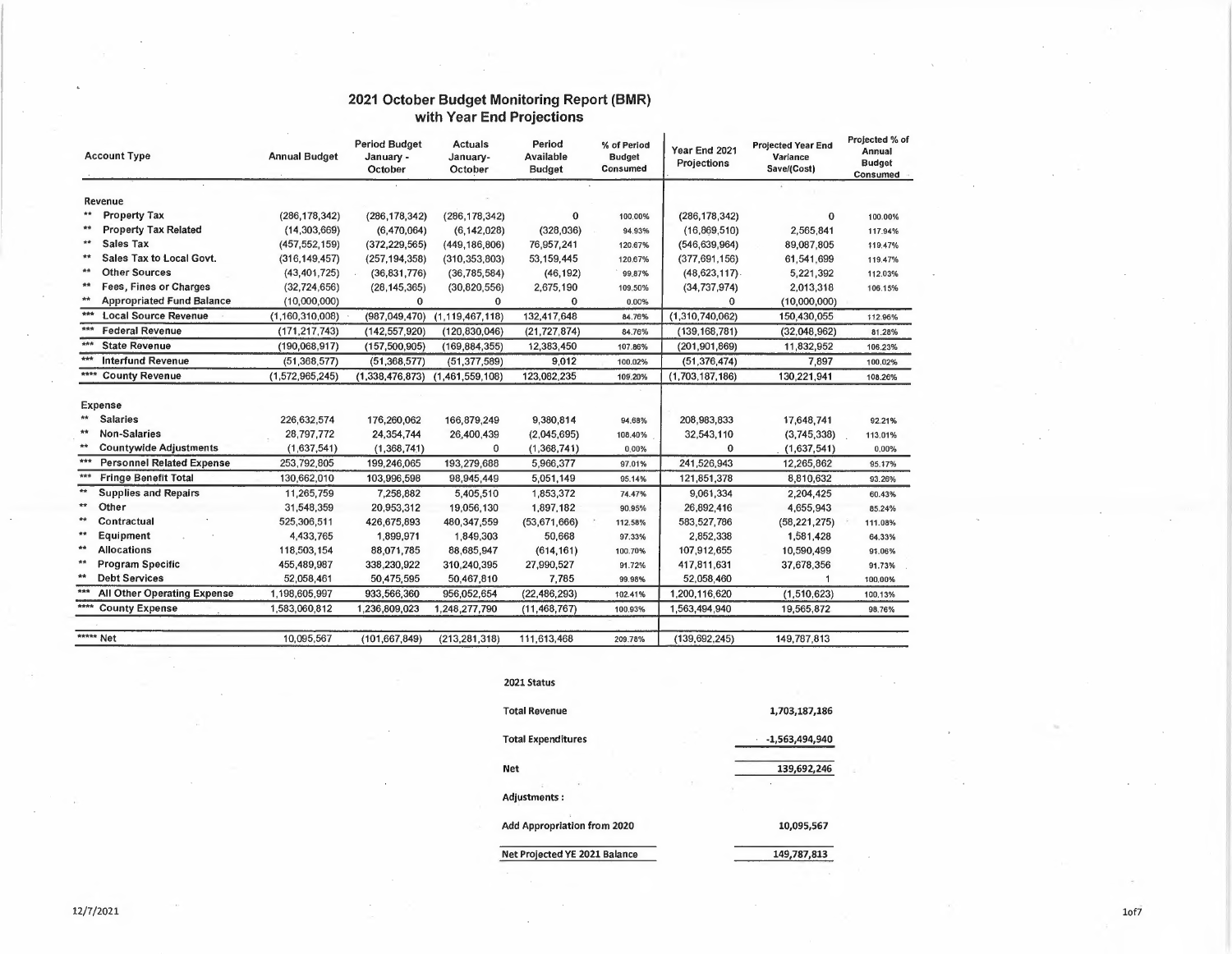| <b>Account Type</b>                                                 | <b>Annual Budget</b> | <b>Period Budget</b><br>January-<br>October | <b>Actuals</b><br>January-<br>October | Period<br><b>Available</b><br><b>Budget</b> | % of Period<br><b>Budget</b><br><b>Consumed</b> | Annual<br><b>Available</b><br><b>Budget</b> | % of Annual<br><b>Budget</b><br><b>Consumed</b> |
|---------------------------------------------------------------------|----------------------|---------------------------------------------|---------------------------------------|---------------------------------------------|-------------------------------------------------|---------------------------------------------|-------------------------------------------------|
| <b>Revenue</b>                                                      |                      |                                             |                                       |                                             |                                                 |                                             |                                                 |
| 大大<br><b>Property Tax</b>                                           | 286,178,342-         | 286,178,342-                                | 286,178,342-                          | 0                                           | 100%                                            | 0                                           | 100%                                            |
| 大大<br><b>Property Tax Related</b>                                   | 14,303,669-          | 6,470,064-                                  | 6,142,028-                            | 328,036-                                    | 95%                                             | 8,161,641-                                  | 43%                                             |
| **<br><b>Sales Tax</b>                                              | 457,552,159-         | 372,229,565-                                | 449,186,806-                          | 76,957,241                                  | 121%                                            | 8,365,353-                                  | 98%                                             |
| $\pmb{\hat{\pi}}\pmb{\hat{\pi}}$<br><b>Sales Tax to Local Govt.</b> | 316,149,457-         | 257,194,358-                                | 310,353,803-                          | 53,159,445                                  | 121%                                            | 5,795,654-                                  | 98%                                             |
| ▌★★<br><b>Other Sources</b>                                         | 43,401,725-          | 36,831,776-                                 | 36,785,584-                           | 46,192-                                     | 100%                                            | 6,616,141-                                  | 85%                                             |
| **<br><b>Fees, Fines or Charges</b>                                 | 32,724,656-          | 28,145,365-                                 | 30,820,556-                           | 2,675,190                                   | 110%                                            | 1,904,100-                                  | 94%                                             |
| **<br><b>Appropriated Fund Balance</b>                              | 10,000,000-          |                                             |                                       |                                             | 0%                                              | 10,000,000-                                 | 0%                                              |
| ***<br><b>Local Source Revenue</b>                                  | 1,160,310,008-       | 987,049,470                                 | 1,119,467,118-                        | 132,417,648                                 | 85%                                             | 40,842,890-                                 | 96%                                             |
| ***<br><b>Federal Revenue</b>                                       | 171,217,743-         | 142,557,920-                                | 120,830,046-                          | 21,727,874-                                 | 85%                                             | 50,387,697                                  | 71%                                             |
| ***<br><b>State Revenue</b>                                         | 190,068,917-         | 157,500,905-                                | 169,884,355-                          | 12,383,450                                  | 108%                                            | 20,184,562-                                 | 89%                                             |
| 大大大<br><b>Interfund Revenue</b>                                     | 51,368,577-          | 51,368,577-                                 | 51,377,589-                           | 9.012                                       | 100%                                            | 9.012                                       | 100%                                            |
| ****<br><b>County Revenue</b>                                       | 1,572,965,245-       | 1,338,476,873-                              | 1,461,559,108-                        | 123,082,235                                 | 109%                                            | 111,406,137-                                | 93%                                             |
| <b>Expense</b>                                                      |                      |                                             |                                       |                                             |                                                 |                                             |                                                 |
| **<br><b>Salaries</b>                                               | 226,632,574          | 176,260,062                                 | 166,879,249                           | 9,380,814                                   | 95%                                             | 59,753,325                                  | 74%                                             |
| $**$<br><b>Non-Salaries</b>                                         | 28,797,772           | 24,354,744                                  | 26,400,439                            | 2,045,695-                                  | 108%                                            | 2,397,333                                   | 92%                                             |
| $**$<br><b>Countywide Adjustments</b>                               | 1,637,541-           | 1,368,741-                                  |                                       | 1,368,741-                                  | 0%                                              | 1,637,541-                                  | 0%                                              |
| ***<br><b>Personnel Related Expense</b>                             | 253,792,805          | 199,246,065                                 | 193,279,688                           | 5,966,377                                   | 97%                                             | 60,513,117                                  | 76%                                             |
| $***$<br><b>Fringe Benefit Total</b>                                | 130,662,010          | 103,996,598                                 | 98,945,449                            | 5,051,149                                   | 95%                                             | 31,716,561                                  | 76%                                             |
| $**$<br><b>Supplies and Repairs</b>                                 | 11,265,759           | 7,258,882                                   | 5,405,510                             | 1,853,372                                   | 74%                                             | 5,860,249                                   | 48%                                             |
| **<br>Other                                                         | 31,548,359           | 20,953,312                                  | 19,056,130                            | 1,897,182                                   | 91%                                             | 12,492,229                                  | 60%                                             |
| **<br><b>Contractual</b>                                            | 525,306,511          | 426,675,893                                 | 480,347,559                           | 53,671,666-                                 | 113%                                            | 44,958,952                                  | 91%                                             |
| [**<br><b>Equipment</b>                                             | 4,433,765            | 1,899,971                                   | 1,849,303                             | 50,668                                      | 97%                                             | 2,584,462                                   | 42%                                             |
| ∤∗∗<br><b>Allocations</b>                                           | 118,503,154          | 88,071,785                                  | 88,685,947                            | 614,161-                                    | 101%                                            | 29,817,207                                  | 75%                                             |
| **<br><b>Program Specific</b>                                       | 455,489,987          | 338,230,922                                 | 310,240,395                           | 27,990,527                                  | 92%                                             | 145,249,592                                 | 68%                                             |
| ¦∗∗<br><b>Debt Services</b>                                         | 52,058,461           | 50,475,595                                  | 50,467,810                            | 7,785                                       | 100%                                            | 1,590,651                                   | 97%                                             |
| $\overline{***}$<br><b>All Other Operating Expense</b>              | 1,198,605,997        | 933,566,360                                 | 956,052,654                           | 22,486,293-                                 | 102%                                            | 242,553,343                                 | 80%                                             |
| **** County Expense                                                 | 1,583,060,812        | 1,236,809,023                               | 1,248,277,790                         | 11,468,767                                  | 101%                                            | 334,783,022                                 | 79%                                             |
| ***** Net                                                           | 10,095,567           | 101,667,849-                                | 213,281,318-                          | 111,613,468                                 | 210%                                            | 223,376,885                                 | $-2113%$                                        |

## **January-October 2021 Budget Monitoring Report (BMR)**

#### **Note on the BMR:**

The BMR helps the Budget Office identify, understand and resolve financial issues that may emerge during the year. The positive period variance indicated should not be interpreted as a projection of <sup>a</sup> year-end positive balance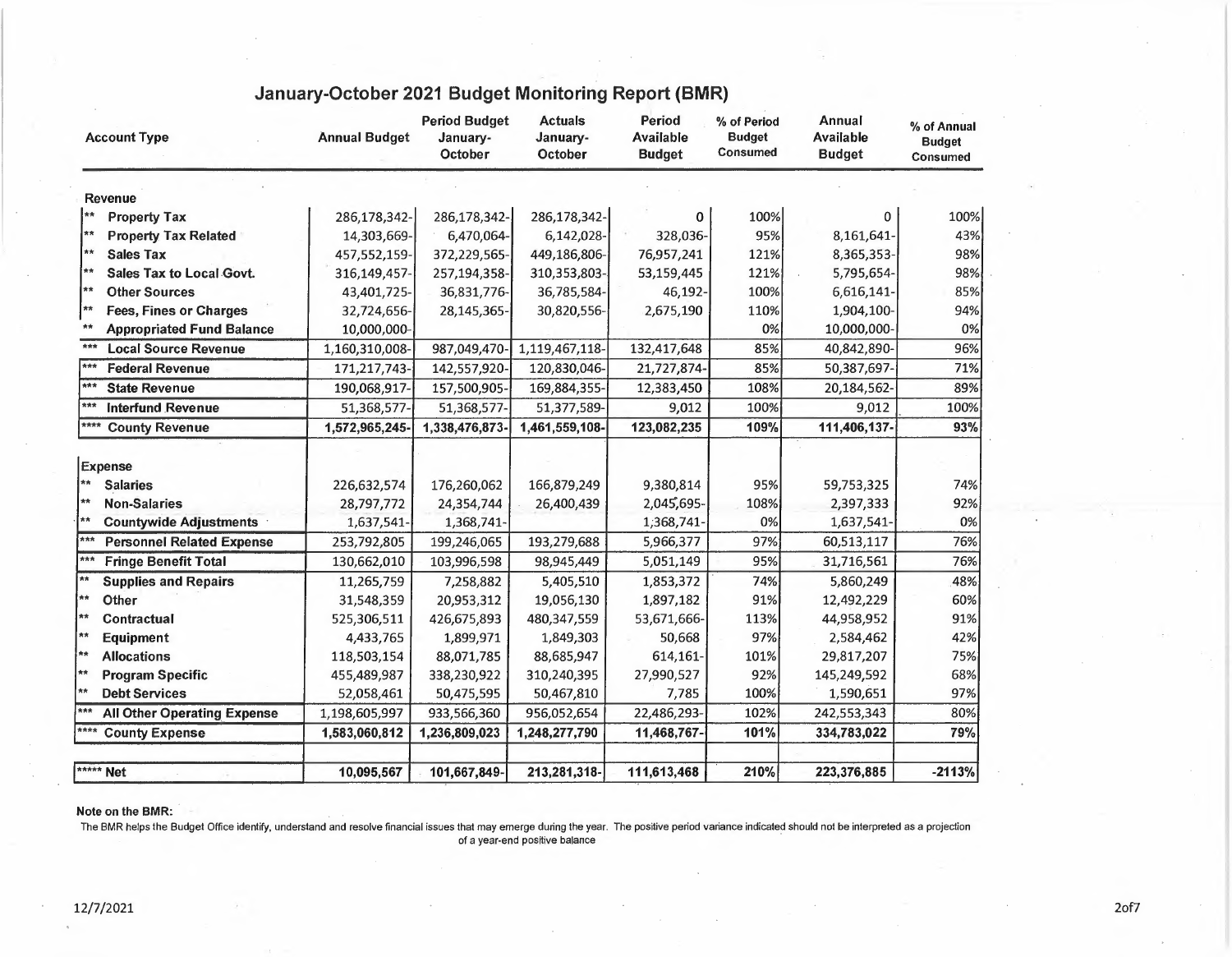|                                                           |                            |                                         | January-October 2021 Budget Monitoring Report |                                      |                                          |                                      |                                          |                                                                                                                                                                                                                                   |
|-----------------------------------------------------------|----------------------------|-----------------------------------------|-----------------------------------------------|--------------------------------------|------------------------------------------|--------------------------------------|------------------------------------------|-----------------------------------------------------------------------------------------------------------------------------------------------------------------------------------------------------------------------------------|
| <b>Account Type</b>                                       | <b>Annual Budget</b>       | <b>Period Budget</b><br>January-October | Actuals<br>January-October                    | Period<br>Avallable<br><b>Budget</b> | % of Period<br><b>Budget</b><br>Consumed | Annual<br>Available<br><b>Budget</b> | % of Annual<br><b>Budget</b><br>Consumed | <b>Comments/Key Items</b>                                                                                                                                                                                                         |
| Revenue                                                   |                            |                                         |                                               |                                      |                                          |                                      |                                          |                                                                                                                                                                                                                                   |
| 400000 Real Property Taxes                                | (286, 178, 342)            | (286,178,342)                           | (286, 178, 342)                               | o                                    | 100.00%                                  | ٥                                    | 100.00%                                  |                                                                                                                                                                                                                                   |
| **<br>Property Tax                                        | (286, 178, 342)            | (286, 178, 342)                         | (286, 178, 342)                               | 0                                    | 100.00%                                  | o                                    | 100.00%                                  |                                                                                                                                                                                                                                   |
| 400010 Exemption Removal<br>400030 Gn/Sale-Tax Acq Prop   | (876, 148)<br>(7,000)      | (876, 148)<br>(4,083)                   | (1,077,342)<br>o                              | 201,194<br>(4,083)                   | 122.96%<br>0.00%                         | 201,194<br>(7,000)                   | 122.96%<br>0.00%                         |                                                                                                                                                                                                                                   |
| 400040 Other Pay/Lieu-Tax                                 | (5, 140, 000)              | (5,073,333)                             | (4,533,573)                                   | (539, 761)                           | 89.36%                                   | (606, 427)                           | 88.20%                                   |                                                                                                                                                                                                                                   |
| 400050 Int&Pen on R P Taxes                               | (12,733,993)               | (1,280,579)                             | (1,280,579)                                   | o                                    | 100.00%                                  | (11, 453, 414)                       | 10.06%                                   |                                                                                                                                                                                                                                   |
| 400060 Omitted Taxes                                      | (1,780)                    | (1,780)                                 | (16, 394)                                     | 14,614                               | 920.99%                                  | 14,614                               | 920.99%                                  |                                                                                                                                                                                                                                   |
| 466060 Prop Tax Rev Adjust                                | 4,455,252                  | 765,860                                 | 765,860                                       | 0                                    | 100.00%                                  | 3,689,392                            | 17.19%                                   |                                                                                                                                                                                                                                   |
| <b>Property Tax Related</b>                               | (14, 303, 669)             | (6,470,064)                             | (6, 142, 028)                                 | (328, 036)                           | 94.93%                                   | (8, 161, 641)                        | 42.94%                                   |                                                                                                                                                                                                                                   |
| 402000 Sales Tax EC Purp                                  | (172, 531, 111)            | (140, 357, 821)                         | (169, 368, 410)                               | 29,010,590                           | 120.67%                                  | (3, 162, 701)                        | 98.17%                                   | Sales Tax<br>County Share of Sales Tax is showing a positive variance                                                                                                                                                             |
| 402100 1% Sales Tax-EC Purp                               | (162,893,514)              | (132,517,181)                           | (159,907,071)                                 | 27,389,891                           | 120.67%                                  | (2,986,443)                          | 98.17%                                   | of \$ 77 million at the end of October. When netting out<br>the increased cost from sales tax-related payments to<br>the NFTA the County benefit is reduced to \$73.\$<br>million. 2021 YTD sales tax growth is 17.2 % over 2020. |
| 402120 .25% Sales Tax                                     | (40, 709, 178)             | (33, 118, 188)                          | (39, 970, 441)                                | 6,852,254                            | 120.69%                                  | (738, 737)                           | 98.19%                                   | The Div. of Budget will continue to closely monitor sales<br>tax in order to ascertain the overall impact on the 2021<br>budget.                                                                                                  |
| 402130 .5% Sales Tax                                      | (81, 418, 356)             | (66, 236, 376)                          | (79,940,883)                                  | 13,704,507                           | 120.69%                                  | (1, 477, 473)                        | 98.19%                                   |                                                                                                                                                                                                                                   |
| Sales Tax                                                 | (457,552,159)              | (372, 229, 565)                         | (449,186,806)                                 | 76,957,241                           | 120.67%                                  | (8,365,353)                          | 98.17%                                   |                                                                                                                                                                                                                                   |
| 402140 Sales Tax to Loc Gov                               | (316, 149, 457)            | (257, 194, 358)                         | (310, 353, 803)                               | 53,159,445                           | 120.67%                                  | (5,795,654)                          | 98.17%                                   |                                                                                                                                                                                                                                   |
| Sales Tax to Local Govt.                                  | (316, 149, 457)            | (257, 194, 358)                         | (310, 353, 803)                               | 53,159,445                           | 120,67%                                  | (5,795,654)                          | 98.17%                                   |                                                                                                                                                                                                                                   |
| 402300 Hotel Occupancy Tax                                | (9,562,689)                | (7,468,908)                             | (7,036,018)                                   | (432, 889)                           | 94.20%                                   | (2,526,671)                          | 73.58%                                   |                                                                                                                                                                                                                                   |
| 402500 Off Track Par-Mu Tax<br>402510 Video Lottery Aid   | (396, 286)                 | (370, 238)                              | (1,082,761)                                   | -712,523                             | 292.45%                                  | 686,475                              | 273.23%                                  |                                                                                                                                                                                                                                   |
| 402610 Medical Marj Exc Tax                               | (288, 560)<br>(183, 888)   | (288, 560)<br>(153, 240)                | (288, 560)<br>(318, 610)                      | o<br>165,370                         | 100.00%<br>207.92%                       | o<br>134,722                         | 100.00%<br>173.26%                       |                                                                                                                                                                                                                                   |
| 415010 Post Mortem Toxicol                                | (14, 450)                  | (12,042)                                | (38,904)                                      | 26,862                               | 323.08%                                  | 24,454                               | 269.23%                                  |                                                                                                                                                                                                                                   |
| 415100 Real Property Trans                                | (201, 200)                 | (167, 667)                              | (189, 981)                                    | 22,314                               | 113.31%                                  | (11, 219)                            | 94.42%                                   |                                                                                                                                                                                                                                   |
| 415160 Mortgage Tax                                       | (557, 451)                 | (464, 543)                              | (464, 543)                                    | $\circ$                              | 100.00%                                  | (92, 909)                            | 83.33%                                   |                                                                                                                                                                                                                                   |
| 415360 Legal Settlements                                  | (1,500,000)                | (1,500,000)                             | (1,500,026)                                   | 26                                   | 100.00%                                  | 26                                   | 100.00%                                  |                                                                                                                                                                                                                                   |
| 415500 Prisoner Transport                                 | (17,000)                   | (14, 167)                               | (38, 480)                                     | 24,313                               | 271.62%                                  | 21,480                               | 226.35%                                  |                                                                                                                                                                                                                                   |
| 415620 Commissary Reimb                                   | (115, 763)                 | (96, 469)                               | (96, 469)                                     | o<br>O                               | 100.00%                                  | (19, 294)                            | 83.33%                                   |                                                                                                                                                                                                                                   |
| 415622 Jail Phone Revenue<br>416540 Insurance             | (735, 623)<br>$\Omega$     | (735, 623)<br>0                         | (735, 625)<br>$\Omega$                        | O                                    | 100.00%<br>0.00%                         | o<br>$\circ$                         | 100.00%<br>0.00%                         |                                                                                                                                                                                                                                   |
| 416570 Post Exposure Rabies                               | (133,048)                  | (110, 873)                              | (43, 330)                                     | (67, 543)                            | 39.08%                                   | (89,718)                             | 32.57%                                   |                                                                                                                                                                                                                                   |
| 416920 Medicd-Early Interve                               | (143, 640)                 | (119,700)                               | (145, 805)                                    | 26,105                               | 121.81%                                  | 2,165                                | 101.51%                                  |                                                                                                                                                                                                                                   |
| 417200 Day Care Repay Recov                               | (68, 550)                  | (57, 125)                               | (67, 321)                                     | 10,196                               | 117.85%                                  | (1,229)                              | 98.21%                                   |                                                                                                                                                                                                                                   |
| 417500 Repay Em Ast/Adults                                | (226, 500)                 | (188, 750)                              | (132, 573)                                    | (56, 177)                            | 70.24%                                   | (93, 927)                            | 58.53%                                   |                                                                                                                                                                                                                                   |
| 417510 Repay Medical Asst                                 | (2, 296, 804)              | (1,914,003)                             | (2, 321, 385)                                 | 407,382                              | 121.28%                                  | 24,581                               | 101.07%                                  |                                                                                                                                                                                                                                   |
| 417520 Repay-Family Assist                                | (510, 847)                 | (425, 706)                              | (260, 656)                                    | (165,050)<br>92,938                  | 61.23%                                   | (250, 191)                           | 51.02%                                   |                                                                                                                                                                                                                                   |
| 417530 Repay-Foster Care/Ad<br>417550 Repay-SafetyNetAsst | (1,975,380)<br>(6,478,017) | (1,646,150)<br>(4,398,348)              | (1,739,088)<br>(3,289,110)                    | (1, 109, 237)                        | 105.65%<br>74.78%                        | (236, 292)<br>(3, 188, 907)          | 88.04%<br>50.77%                         |                                                                                                                                                                                                                                   |
| 417560 Repay-Serv For Recip                               | (7, 303)                   | (6,086)                                 | (3, 173)                                      | (2, 913)                             | 52.13%                                   | (4, 130)                             | 43.44%                                   |                                                                                                                                                                                                                                   |
| 417570 SNAP Fraud Incentives                              | (46, 283)                  | (38, 569)                               | (36, 385)                                     | (2, 184)                             | 94.34%                                   | (9,898)                              | 78.61%                                   |                                                                                                                                                                                                                                   |
| 417580 Repaymts-Handi Child                               | 0                          | o                                       | (117, 881)                                    | 117,881                              | 0.00%                                    | 117,881                              | 0.00%                                    |                                                                                                                                                                                                                                   |
| 418025 Recov-SafetyNet Bur                                | $\circ$                    | $\circ$                                 | (46, 816)                                     | 46,316                               | 0.00%                                    | 46,816                               | 0.00%                                    |                                                                                                                                                                                                                                   |
| 418030 Repayments-IV D Adm<br>418090 Recover-Cost Sharing | (4, 423, 828)<br>o         | (4,486,523)<br>$\Omega$                 | (5,268,726)<br>(507)                          | 782,203<br>507                       | 117,43%<br>0.00%                         | 844,898<br>507                       | 119.10%<br>0.00%                         |                                                                                                                                                                                                                                   |
| 418110 Comm Coll Respreads                                | (7, 381, 088)              | (7,381,088)                             | (2,981,087)                                   | (4,400,001)                          | 40.39%                                   | (4,400,001)                          | 40.39%                                   |                                                                                                                                                                                                                                   |
| 418112 Comm Coll Resp. Adj.                               | 4,400,000                  | 4,400,000                               | o                                             | 4,400,000                            | 0.00%                                    | 4,400,000                            | 0.00%                                    |                                                                                                                                                                                                                                   |
| 418130 Comm Coll Reimb                                    | (61, 401)                  | (51, 168)                               | (40, 785)                                     | (10, 383)                            | 79.71%                                   | (20, 616)                            | 66.42%                                   |                                                                                                                                                                                                                                   |
| 418410 OCSE Medical Payments                              | (1,987,333)                | (1,656,111)                             | (1, 447, 444)                                 | (208, 567)                           | 87.40%                                   | (539, 889)                           | 72.83%                                   |                                                                                                                                                                                                                                   |
| 418430 Donated Funds                                      | (939,000)                  | (780, 833)                              | (118,023)                                     | (662, 810)                           | 15.12%                                   | (820, 977)                           | 12.57%                                   |                                                                                                                                                                                                                                   |
| 420020 ECC Cap Cons-Otr Gvt                               | (95,000)                   | (95,000)                                | (95,000)                                      | o                                    | 100.00%                                  | $\circ$                              | 100.00%                                  |                                                                                                                                                                                                                                   |
| 420499 OthLocal Source Rev<br>420500 Rent-RI Prop-Concess | (94, 494)<br>(35, 485)     | (78, 745)<br>(29, 571)                  | 0<br>(40, 943)                                | (78, 745)<br>11,372                  | 0.00%<br>138.46%                         | (94, 494)<br>5,458                   | 0,00%<br>115.38%                         |                                                                                                                                                                                                                                   |
| 420520 Rent-RI Prop-Rtw-Eas                               | (7,000)                    | (5,833)                                 | (5, 232)                                      | (601)                                | 89.70%                                   | (1,768)                              | 74,75%                                   |                                                                                                                                                                                                                                   |
| 420550 Rent-663 Kensington                                | (12, 168)                  | (10, 140)                               | (10, 140)                                     | o                                    | 100.00%                                  | (2,028)                              | 83.33%                                   |                                                                                                                                                                                                                                   |
| 420560 Rent-1500 Broadway                                 | (257,760)                  | (214, 800)                              | (214, 729)                                    | (71)                                 | 99.97%                                   | (43, 031)                            | 83.31%                                   |                                                                                                                                                                                                                                   |
| 421550 Forft Crime Proceed                                | (472, 561)                 | (469,227)                               | (511, 639)                                    | 42,412                               | 109.04%                                  | 39,078                               | 108.27%                                  |                                                                                                                                                                                                                                   |
| 422000 Copies                                             | (8,500)                    | (7,083)                                 | (9,425)                                       | 2,342                                | 133.06%                                  | 925                                  | 110.89%                                  |                                                                                                                                                                                                                                   |
| 422040 Gas Well Drill Rents<br>422050 E-Payable Rebates   | (5,500)<br>(215,000)       | (4,583)                                 | (500)                                         | (4,083)                              | 10.91%                                   | (5,000)                              | 9.09%                                    |                                                                                                                                                                                                                                   |
| 423000 Refunds P/Y Expenses                               | (1,000)                    | (179, 167)<br>(833)                     | (226, 770)<br>231,424                         | 47,604<br>(232,257)                  | 126.57%<br>-27770.99%                    | 11,770<br>(232, 424)                 | 105.47%<br>-23142.40%                    |                                                                                                                                                                                                                                   |
| 445000 Recovery Int - SID                                 | (336, 357)                 | (280, 298)                              | (127, 990)                                    | (152, 308)                           | 45.66%                                   | (208, 367)                           | 38.05%                                   |                                                                                                                                                                                                                                   |
| 445030 Int & Earn - Gen Inv                               | (200, 100)                 | (166, 750)                              | (116, 564)                                    | (50, 186)                            | 69,90%                                   | (83,536)                             | 58.25%                                   |                                                                                                                                                                                                                                   |
| 445031 Int & Earn - Cap Inv                               | o                          | 0                                       | 0                                             | 0                                    | 0.00%                                    | o                                    | 0,00%                                    |                                                                                                                                                                                                                                   |
| 445040 Int & Earn-3rd Party                               | (400,000)                  | (333,333)                               | (32, 367)                                     | (300, 967)                           | 9.71%                                    | (367, 633)                           | 8.09%                                    |                                                                                                                                                                                                                                   |
| 466000 Misc Receipts                                      | (357, 486)                 | (291, 238)                              | (380, 901)                                    | 89,663                               | 130,79%                                  | 23,415                               | 106.55%                                  |                                                                                                                                                                                                                                   |
| 466020 Minor Sale - Other<br>466070 Refunds P/Y Expenses  | (35,500)<br>(980,000)      | (29, 583)                               | (29, 796)                                     | 212                                  | 100.72%                                  | (5,704)                              | 83.93%                                   |                                                                                                                                                                                                                                   |
| 466090 Misc Trust Fd Rev                                  | 0                          | (980,000)<br>o                          | (3,241,796)<br>٥                              | 2,261,796<br>o                       | 330.80%<br>0.00%                         | 2,261,796<br>o                       | 330,80%<br>0.00%                         |                                                                                                                                                                                                                                   |
| 466120 Other Misc DISS Rev                                | (3, 240)                   | (2,700)                                 | (3,028)                                       | 328                                  | 112.13%                                  | (212)                                | 93.44%                                   |                                                                                                                                                                                                                                   |
| 466130 Oth Unclass Rev                                    | (10,000)                   | (S,000)                                 | (42, 305)                                     | 37,305                               | 846.11%                                  | 32,305                               | 423.05%                                  |                                                                                                                                                                                                                                   |
| 466150 Chlamydia Study Forms                              | (8,000)                    | (6,667)                                 | (1, 394)                                      | (5,273)                              | 20.91%                                   | (6,606)                              | 17.43%                                   |                                                                                                                                                                                                                                   |
| 466180 Unanticip P/Y Rev                                  | o                          | o                                       | (1,223,165)                                   | 1,223,165                            | 0.00%                                    | 1,223,165                            | 0.00%                                    |                                                                                                                                                                                                                                   |
| 466260 Intercept-LocalShare                               | (83, 239)                  | (69, 366)                               | (112, 229)                                    | 42,863                               | 161.79%                                  | 28,990                               | 134.83%                                  |                                                                                                                                                                                                                                   |
| 466280 Local Srce - ECMCC<br>466310 Prem On Oblig - RAN   | (22,000)                   | (18, 333)                               | (13, 654)                                     | (4,679)                              | 74,48%                                   | (8,346)                              | 62.06%                                   |                                                                                                                                                                                                                                   |
| 466360 Stadium Reimbursement                              | (3,000,000)<br>(720,000)   | (3,000,000)<br>(264, 200)               | 0<br>(264, 186)                               | (3,000,000)                          | 0.00%                                    | (3,000,000)                          | 0.00%                                    | At the end of the period, or 82% of the year,                                                                                                                                                                                     |
| 467000 Misc Depart Income                                 | (9,403)                    | (7, 836)                                | (16, 610)                                     | (14)<br>8,774                        | 99.99%<br>211.98%                        | (455, 814)<br>7,207                  | 36,69%<br>176.65%                        | the County has achieved 85% of the annual                                                                                                                                                                                         |
| 480020 Sale-Excess Material                               | (135,000)                  | (111,500)                               | (396,332)                                     | 284,832                              | 355.45%                                  | 261,332                              | 293.58%                                  | Other Sources revenue budget.                                                                                                                                                                                                     |
| 480030 Recycling Revenue                                  | (45,000)                   | (37,500)                                | (50, 244)                                     | 12,744                               | 133.98%                                  | 5,244                                | 111.65%                                  |                                                                                                                                                                                                                                   |

 $\overline{a}$ 

 $\ddot{\phantom{a}}$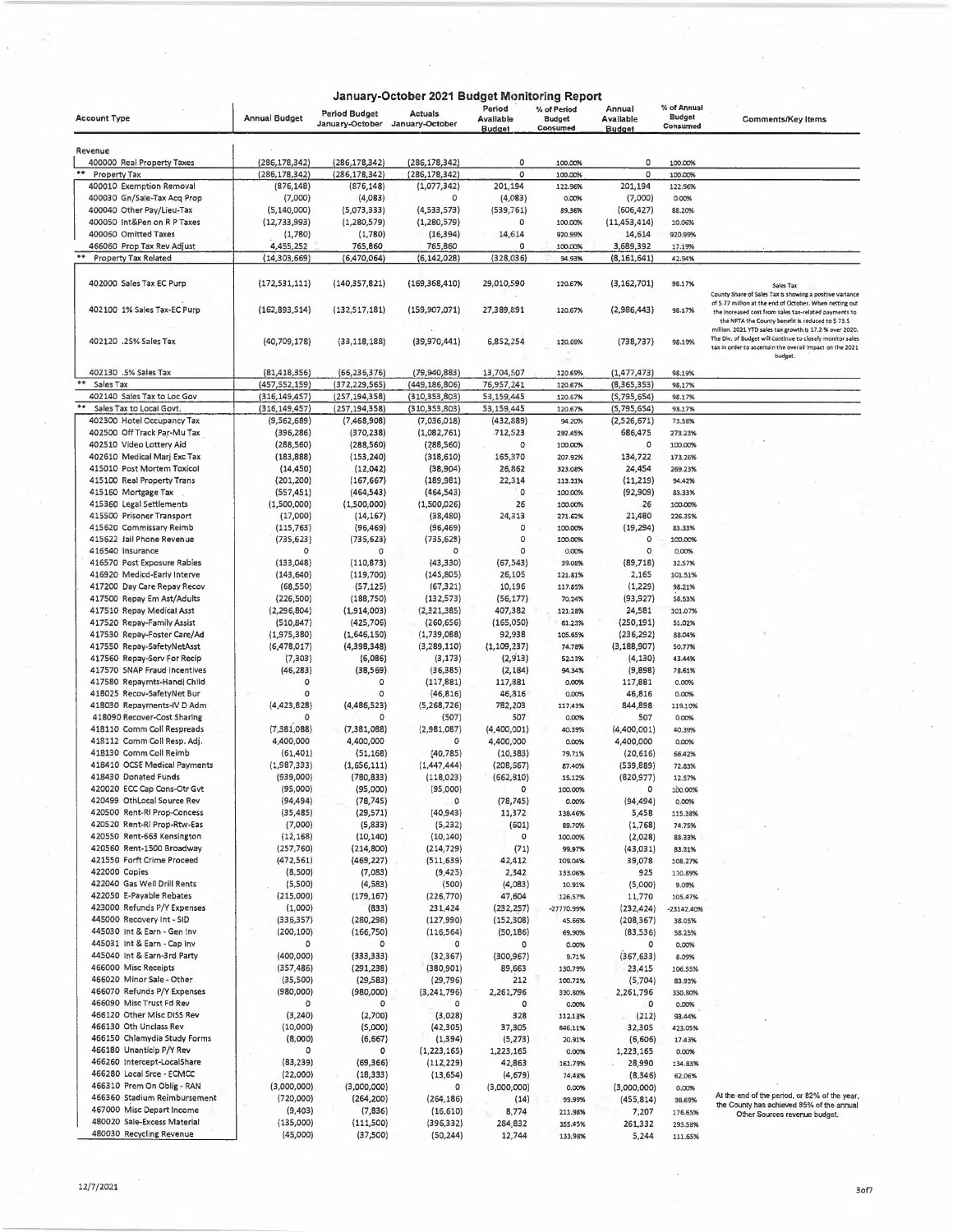| **<br>Other Sources                | (43,401,725)    | (36, 831, 776) | (36,785,584)       | (46,192)       | 99.87%  | (6,616,141)    | 84.76%  |                                               |
|------------------------------------|-----------------|----------------|--------------------|----------------|---------|----------------|---------|-----------------------------------------------|
| 406610 STD Clinic Fees             | (193, 790)      | (161, 492)     | (68, 742)          | (92,749)       | 42.57%  | (125, 048)     | 35.47%  |                                               |
| 415000 Medical Exam Fees           | (484, 750)      | (443,958)      | (587, 789)         | 143,831        | 132.40% | 103,039        | 121.26% |                                               |
| 415050 Treasurer Fees              | (55,000)        | (55,000)       | (137, 696)         | 82,696         | 250.36% | 82,696         | 250.36% |                                               |
| 415105 Passport Fees               | (28,000)        | (23, 333)      | (19, 845)          | (3, 488)       | 85.05%  | (8, 155)       | 70.88%  |                                               |
|                                    |                 |                |                    |                |         |                |         |                                               |
| 415110 Court Fees                  | (391,600)       | (326, 333)     | (298, 600)         | (27, 733)      | 91.50%  | (93,000)       | 76.25%  |                                               |
| 415120 Small Claims AR Fees        | (200)           | (167)          | (575)              | 408            | 344.99% | 375            | 287.50% |                                               |
| 415130 Auto Fees                   | (5,451,000)     | (4,542,500)    | (3,339,110)        | (1, 203, 390)  | 73.51%  | (2, 111, 890)  | 61.26%  |                                               |
| 415140 Comm of Educ Fees           | (116,800)       | (97, 333)      | (115, 419)         | 18,086         | 118.58% | (1, 381)       | 98.82%  |                                               |
|                                    |                 |                |                    | 1,218,082      |         | 334,622        | 105.40% |                                               |
| 415150 Recording Fees              | (6, 200, 765)   | (5,317,304)    | (6,535,387)        |                | 122.91% |                |         |                                               |
| 415180 Vehicle Use Tax             | (5,300,000)     | (4, 416, 667)  | (5,023,595)        | 606,929        | 113,74% | (276, 405)     | 94.78%  |                                               |
| 415185 E-Z Pass Tag Sales          | (17,500)        | (14, 583)      | (6,700)            | (7,883)        | 45.94%  | (10, 800)      | 38.29%  |                                               |
| 415200 Civil Serv Exam Fees        | (45,000)        | $\Omega$       | 0                  | 0              | 0.00%   | (45,000)       | 0.00%   |                                               |
|                                    |                 |                |                    |                | 90.00%  |                | 75.00%  |                                               |
| 415210 3rd Party Deduct Fee        | (17,000)        | (14, 167)      | (12,750)           | (1, 417)       |         | (4, 250)       |         |                                               |
| 415510 Civil Proc Fees-Sher        | (1, 271, 690)   | (809, 742)     | (667, 945)         | (141, 797)     | 82.49%  | (603, 745)     | 52.52%  |                                               |
| 415520 Sheriff Fees                | (32,500)        | (27,083)       | (42,052)           | 14,969         | 155.27% | 9,552          | 129,39% |                                               |
| 415600 Inmate Discip Surch         | (12,500)        | (10, 417)      | (9,679)            | (738)          | 92.92%  | (2,821)        | 77.43%  |                                               |
|                                    |                 |                |                    |                |         |                |         |                                               |
| 415605 Drug Testing Charge         | (25,000)        | (20, 833)      | (28, 465)          | 7,631          | 136.63% | 3,465          | 113.86% |                                               |
| 415610 Restitution Surcharge       | (17,000)        | (14, 167)      | (15, 582)          | 1,415          | 109.99% | (1, 418)       | 91.66%  |                                               |
| 415630 Bail Fee-Alt / Incar        | (5,000)         | (4, 167)       | (3,558)            | (608)          | 85.40%  | (1, 442)       | 71.17%  |                                               |
| 415640 Probation Fees              | (475,000)       | (395, 833)     | (463, 831)         | 67,998         | 117.18% | (11, 169)      | 97.65%  |                                               |
|                                    |                 |                |                    |                |         |                |         |                                               |
| 415650 DWI Program                 | (629, 950)      | (184, 975)     | $\Omega$           | (184, 975)     | 0.00%   | (629, 950)     | 0.00%   |                                               |
| 415670 Elec Monitoring Ch          | (3,600)         | (3,000)        | (5,672)            | 2,672          | 189.07% | 2,072          | 157.56% |                                               |
| 415680 Pmt-Home Care Review        | (10,000)        | (8, 333)       | (2,534)            | (5,799)        | 30.41%  | (7, 466)       | 25.34%  |                                               |
| 416020 Comm Sanitat & Food         | (1, 175, 000)   | (979,167)      | (920, 926)         | (58, 240)      | 94.05%  | (254, 074)     | 78.38%  |                                               |
|                                    |                 |                |                    |                |         |                |         |                                               |
| 416030 Realty Subdivisions         | (12,000)        | (10,000)       | (4,650)            | (5,350)        | 46.50%  | (7, 350)       | 38.75%  |                                               |
| 416040 Individ 5ewr Sys Opt        | (425,000)       | (354, 167)     | (472, 450)         | 118,283        | 133.40% | 47,450         | 111.16% |                                               |
| 416090 Pen & Fines-Health          | (20,000)        | (16, 667)      | (9,753)            | (6, 914)       | 58.52%  | (10, 247)      | 48.77%  |                                               |
| 416150 PPD Tests                   | (8,580)         | (7, 150)       | (1, 553)           | (5, 597)       | 21.72%  | (7,027)        | 18.10%  |                                               |
|                                    |                 |                |                    |                |         |                |         |                                               |
| 416160 TB Outreach                 | (47, 380)       | (39, 483)      | (36, 628)          | (2,856)        | 92.77%  | (10, 752)      | 77.31%  |                                               |
| 416190 ImmunizationsService        | (8, 283)        | (6,903)        | (4, 107)           | (2,796)        | 59.50%  | (4, 176)       | 49.58%  |                                               |
| 416580 Training Course Fees        | (56, 235)       | (46, 863)      | (48, 135)          | 1,273          | 102.72% | (8, 100)       | 85.60%  |                                               |
|                                    |                 |                |                    | 0              |         |                |         |                                               |
| 416590 Tobacco Enforc Fines        | o               | ٥              | 0                  |                | 0.00%   | $\circ$        | 0.00%   |                                               |
| 416610 Pub Health Lab Fees         | (185,000)       | (154, 167)     | (149, 302)         | (4, 865)       | 96.84%  | (35, 698)      | 80.70%  |                                               |
| 418040 Inspec Fee Wght/Meas        | (175,000)       | (145, 833)     | (178,058)          | 32,225         | 122.10% | 3,058          | 101.75% |                                               |
| 418050 Item Price Waivr Fee        | (275,000)       | (229, 167)     | (230,058)          | 891            | 100.39% | (44, 942)      | 83.66%  |                                               |
|                                    |                 |                |                    |                |         |                |         |                                               |
| 418400 Subpoena Fees               | (13,546)        | (11, 288)      | (11,083)           | (205)          | 98.18%  | (2, 463)       | 81.82%  |                                               |
| 418500 Park & Rec Chgs-Camp        | (170, 250)      | (141, 875)     | (247, 622)         | 105,747        | 174.54% | 77,372         | 145.45% |                                               |
| 418510 Park & Rec Chgs-Shel        | (299, 620)      | (253, 683)     | (398,092)          | 144,408        | 156.92% | 98,472         | 132.87% |                                               |
|                                    |                 |                |                    |                |         | (300)          |         |                                               |
| 418520 Chgs-Park Emp 5ubsis        | (16, 200)       | (13,500)       | (15,900)           | 2,400          | 117.78% |                | 98.15%  |                                               |
| 418530 Golf Chg-Other Fees         | (170, 703)      | (142, 253)     | (312, 315)         | 170,062        | 219.55% | 141,612        | 182.96% |                                               |
| 418540 Golf Chg-Greens Fees        | (393, 572)      | (337, 977)     | (724, 619)         | 386,642        | 214.40% | 331,047        | 184.11% |                                               |
| 418550 Sale of Forest Prod         | (8,000)         | (6,667)        | (5, 407)           | (1, 260)       | 81.10%  | (2, 594)       | 67.58%  |                                               |
|                                    |                 |                |                    |                |         |                |         |                                               |
| 418590 Spec Events Receipts        | (8,100)         | (6,750)        | (5,038)            | (1,713)        | 74.63%  | (3,063)        | 62.19%  |                                               |
| 420000 Tx&Assm Svs-Oth Govt        | (168,000)       | (168,000)      | (168, 270)         | 270            | 100.16% | 270            | 100.16% |                                               |
| 420010 Elec Exp Other Govt         | (7,581,812)     | (7,581,812)    | (7,581,812)        | $\circ$        | 100.00% | о              | 100.00% |                                               |
|                                    |                 |                |                    | 900            |         |                |         |                                               |
| 420030 Police Svcs-Oth Gvt         | (307, 550)      | (256, 292)     | (257, 192)         |                | 100.35% | (50, 358)      | 83.63%  |                                               |
| 420040 Jail Facil - Oth Gov        | 0               | ٥              | (1,027,700)        | 1,027,700      | 0.00%   | 1,027,700      | 0.00%   |                                               |
| 420190 Gen Svc-Oth Gov             | (960)           | (800)          | (800)              | 0              | 100.00% | (160)          | 83.33%  |                                               |
| 420271 CE5QG Charges               | (30,000)        | (12,500)       | (17, 175)          | 4,675          | 137.40% | (12, 825)      | 57.25%  |                                               |
|                                    |                 |                |                    |                |         |                |         |                                               |
| 421000 Pistol Permits              | (160,000)       | (133, 333)     | (204, 362)         | 71,029         | 153.27% | 44,362         | 127.73% |                                               |
| 421010 Hhwy Work Permit Fee        | о               | 0              | ٥                  | о              | 0.00%   | 0              | 0.00%   |                                               |
| 421500 Fines&Forfeited Bail        | (17,000)        | (14, 167)      | (10, 410)          | (3,757)        | 73.48%  | (6,590)        | 61.24%  |                                               |
| 421510 Fines and Penalties         | (3,500)         | (2, 917)       | (4, 765)           | 1,848          | 163.37% | 1,265          | 136.14% | After 82% of the year, the County has         |
|                                    |                 |                |                    |                |         |                |         | achieved 94% of the annual Fees, Fines, or    |
| 466010 NSF Check Fees              | (1, 720)        | (1,433)        | (2, 121)           | 688            | 147.97% | 401            | 123.31% | Charges revenue budget.                       |
| 466190 Item Pricing Penalty        | (188,000)       | (166, 667)     | (374, 930)         | 208,263        | 224.96% | 186,930        | 199.43% |                                               |
| 466340 STOPDWI VIP Prs Fees        | (15,000)        | (12, 500)      | (9,800)            | (2,700)        | 78.40%  | (5, 200)       | 65.33%  |                                               |
| $***$<br>Fees, Fines or Charges    | (32, 724, 656)  | (28, 145, 365) | (30,820,556)       | 2,675,190      | 109.50% | (1,904,100)    | 94.18%  |                                               |
|                                    |                 | 0              | 0                  |                |         |                |         |                                               |
| 402190 Approp Fund 8alance         | (10,000,000)    |                |                    | 0              | 0.00%   | (10,000,000)   | 0.00%   |                                               |
| **<br>Appropriated Fund Balance    | (10,000,000)    | $\circ$        | 0                  | $\mathsf{o}\,$ | 0.00%   | (10,000,000)   | 0.00%   |                                               |
| ***<br><b>Local Source Revenue</b> | (1,160,310,008) | (987,049,470)  | (1, 119, 467, 118) | 132,417,648    | 113.42% | (40, 842, 890) | 96.48%  |                                               |
| 405570 ME 50% Fed Presch           | (3,668,358)     | (3,056,965)    | (1,916,666)        | (1, 140, 299)  | 62.70%  | (1,751,692)    | 52.25%  |                                               |
| 410070 FA-IV-B Preventive          | (905, 239)      | (754, 366)     | (961, 710)         | 207,344        | 127.49% | 56,471         | 106.24% |                                               |
|                                    |                 |                |                    |                |         |                |         |                                               |
| 410080 FA-Admin Chargeback         | 1,835,629       | 1,529,691      | 1,529,691          | (0)            | 100.00% | 305,938        | 83.33%  |                                               |
| 410120 FA-5NAP ET 100%             | (391, 867)      | (326, 556)     | (391, 363)         | 64,807         | 119.85% | (504)          | 99.87%  |                                               |
| 410150 S5A-SSI Pri Inc Prg         | (35,000)        | (29, 167)      | (11,800)           | (17, 367)      | 40.46%  | (23, 200)      | 33.71%  |                                               |
| 410180 Fed Aid School Brk          | (18, 286)       | (15, 238)      | (23, 321)          | 8,083          | 153.04% | 5,035          |         |                                               |
|                                    |                 |                |                    |                |         |                | 127.53% |                                               |
| 410240 HUD Rev D14,267 CoC         | (5,975,723)     | (4,954,100)    | (5,056,655)        | 102,555        | 102.07% | (919,068)      | 84.62%  |                                               |
| 410500 FA-Civil Defense            | (340, 602)      | (283, 835)     | (280, 689)         | (3, 147)       | 98.89%  | (59, 914)      | 82,41%  | Federal Aid                                   |
|                                    |                 |                |                    |                |         |                |         |                                               |
| 410510 Fed Drug Enforcement        | (36, 686)       | (30,572)       | (17, 839)          | (12, 733)      | 58.35%  | (18, 847)      | 48.63%  | Formula driven Federal Aid which              |
| 410520 Fr Ci Bflo Pol Dept         | (28, 375)       | (23, 646)      | (22, 372)          | (1, 274)       | 94.61%  | (6,003)        | 78,84%  | appears under budget, mainly In               |
| 411000 MH Fed Medi Sal Sh          | (739, 441)      | (581, 201)     | (726, 522)         | 145,321        | 125.00% | (12, 919)      | 98.25%  | Health and Human Service Departments, is      |
| 411490 Fed Aid - TANF FFFS         | (39,623,632)    | (33,019,693)   | (28, 460, 874)     |                |         |                |         | offset by savings in associated expenditures. |
|                                    |                 |                |                    | (4,558,819)    | 86.19%  | (11, 162, 758) | 71.83%  |                                               |
| 411495 FA-5YEP                     | (2, 203, 773)   | (1,712,641)    | (1,806,424)        | 93,783         | 105.48% | (397, 349)     | 81.97%  |                                               |
| 411500 Fed Aid - MA In House       | 2,122,109       | 1,768,424      | 1,677,802          | 90,622         | 94.88%  | 444,307        | 79.06%  |                                               |
| 411520 FA-Family Assistance        | (34, 727, 326)  | (28,939,438)   | (19,030,228)       | (9,909,211)    | 65,76%  | (15,697,098)   | 54.80%  |                                               |
|                                    |                 |                |                    |                |         |                |         |                                               |
| 411540 FA-Social Serv Admin        | (20,011,307)    | (16, 814, 224) | (14,016,864)       | (2,797,360)    | 83.36%  | (5,994,443)    | 70,04%  |                                               |
| 411550 FA-Soc 5erv Adm A-87        | (1, 185, 452)   | (987, 877)     | (708, 747)         | (279, 130)     | 71.74%  | (476, 705)     | 59.79%  |                                               |
| 411570 Fed Aid - SNAP Admin        | (13,572,956)    | (11,310,797)   | (8,937,089)        | (2,373,708)    | 79.01%  | (4,635,867)    | 65.84%  |                                               |
| 411580 Fed Aid - 5NAP ET 50%       | (3,038,400)     | (2,532,000)    | (1,644,568)        |                |         |                |         |                                               |
|                                    |                 |                |                    | (887, 432)     | 64.95%  | (1,393,832)    | 54.13%  |                                               |
| 411590 FA-HEAP                     | (3,939,165)     | (3, 282, 638)  | (3,964,627)        | 681,989        | 120.78% | 25,462         | 100.65% |                                               |
| 411610 FA-5erv/Recipients          | (5,310,745)     | (4,425,621)    | (4,594,076)        | 168,455        | 103.81% | (716, 669)     | 86.51%  |                                               |
| 411640 FA-Daycare Block Grt        | (23, 203, 076)  | (19, 335, 897) | (19,372,880)       | 36,983         | 100.19% | (3,830,196)    | 83,49%  |                                               |
| 411670 FA-Refugee&Entrants         | (50,856)        |                |                    |                |         |                |         |                                               |
|                                    |                 | (42, 380)      | (29, 734)          | (12, 646)      | 70.16%  | (21, 122)      | 58.47%  |                                               |
| 411680 FA-Foster Care/Adopt        | (14, 616, 248)  | (12, 180, 207) | (10,031,148)       | (2, 149, 058)  | 82.36%  | (4,585,100)    | 68.63%  |                                               |

÷,

 $\bar{\gamma}$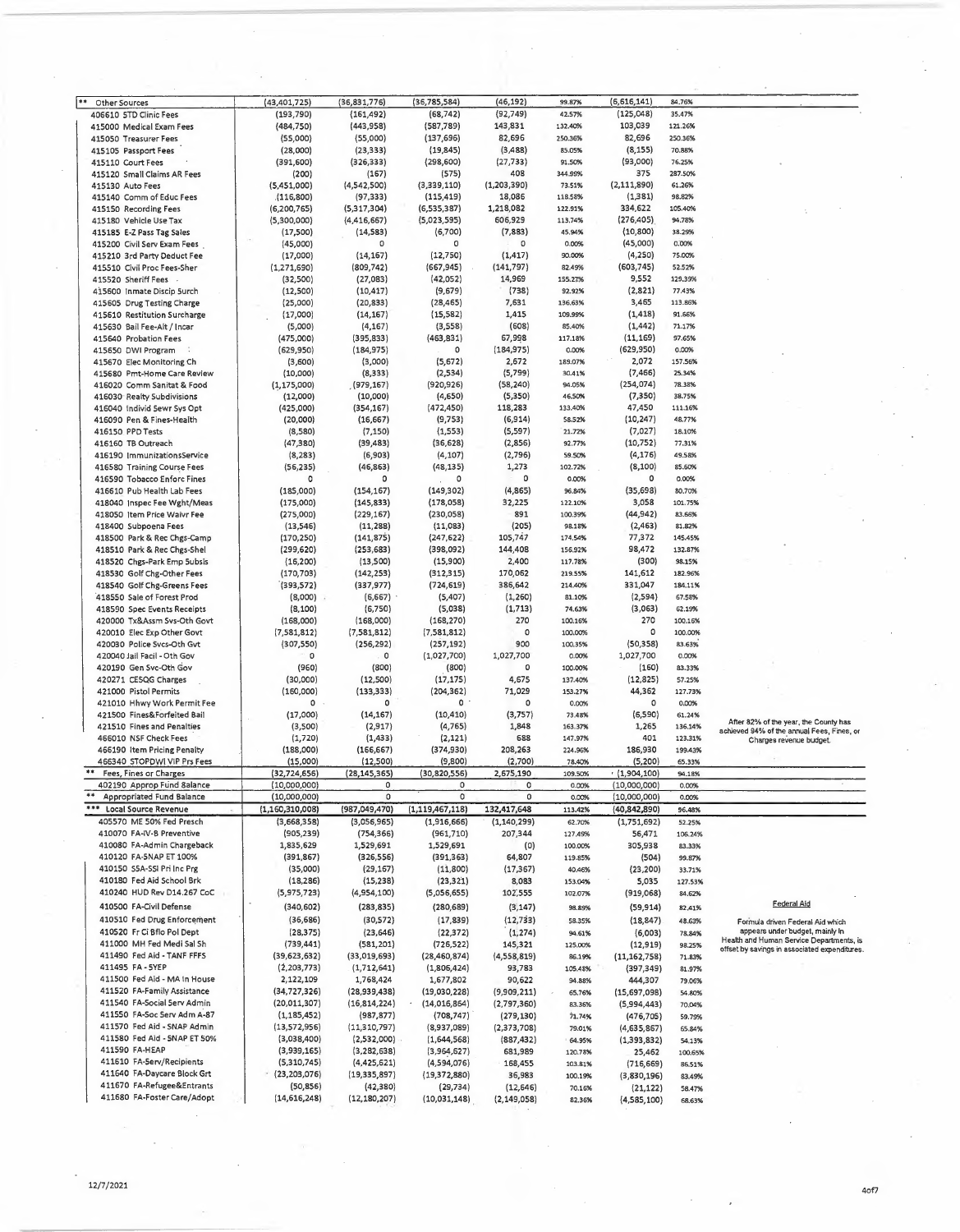| 411690 FA-IV-D Incentives    | (426, 359)      | (355, 299)      | (385, 548)      | 30,249         | 108.51%   | (40, 811)       | 90.43%    |                                                                                                        |
|------------------------------|-----------------|-----------------|-----------------|----------------|-----------|-----------------|-----------|--------------------------------------------------------------------------------------------------------|
| 411700 FA-TANF Safety Net    | (564, 749)      | (470, 624)      | (207, 087)      | (263, 537)     | 44.00%    | (357, 662)      | 36.67%    |                                                                                                        |
| 411780 Fed Aid-Medicaid Adm  | (123, 643)      | (103, 036)      | (108, 458)      | 5,422          | 105.26%   | (15, 185)       | 87.72%    | After 82% of the year, the County has                                                                  |
| 412000 FA-School Lunch Prog  | (29,056)        | (24, 213)       | (37, 172)       | 12,959         | 153.52%   | 8,116           | 127.93%   | achieved 71% of the budgeted Federal<br>revenue.                                                       |
| 414000 Federal Aid           | (356, 929)      | (220, 280)      | (67, 504)       | (152, 775)     | 30,64%    | (289, 425)      | 18.91%    |                                                                                                        |
| 414010 Federal Aid - Other   | (6, 375)        | (5,313)         | o               | (5, 313)       | 0.00%     | (6, 375)        | 0.00%     |                                                                                                        |
| 414020 Misc Federal Aid      | (45, 857)       | (38, 214)       | (90, 896)       | 52,632         | 237.86%   | 45,039          | 198.22%   |                                                                                                        |
| 414030 FMAP Revenue          | Ω               | $\Omega$        | (3, 134, 678)   | 1,134,678      | 0.00%     | 1,134,678       | 0.00%     |                                                                                                        |
| *** Federal Revenue          | (171, 217, 743) | (142, 557, 920) | (120, 830, 046) | (21, 727, 874) | 84.76%    | (50, 387, 697)  | 70.57%    |                                                                                                        |
| 405000 State Aid Fr Da 5al   | (77, 682)       | (64, 735)       | (93, 218)       | 28,433         | 144.00%   | 15,536          | 120.00%   |                                                                                                        |
| 405010 St Re Indigent Care   | (30,000)        | (37, 947)       | (44, 984)       | 7,037          | 118.54%   | 14,984          | 149.95%   | <b>State Aid</b>                                                                                       |
| 405060 State Aid - NYSERDA   | (75, 603)       | (75, 603)       | (75, 603)       | (0)            | 100.00%   | (0)             | 100.00%   | Overall benefit of \$ 68.5 million was                                                                 |
|                              |                 |                 |                 | (210, 126)     |           |                 |           | realized due to elimination by NYS in their SFY 21-                                                    |
| 405170 SA-Crt Fac Incen Aid  | (2, 222, 863)   | (1,852,386)     | (1,642,260)     |                | 88.66%    | (580, 603)      | 73.88%    | 22 Budget of withholding a 20% portion of County<br>State Aid payments and also due to payments        |
| 405190 StAid-Octane Testing  | (30,000)        | (25,000)        | (24, 833)       | (167)          | 99.33%    | (5, 167)        | 82.78%    | received In 2021 for NYS SFY 20-21 witholdings                                                         |
| 405500 SA-Spec Need Presch   | (31, 460, 139)  | (26, 216, 783)  | (29,646,799)    | 3,430,017      | 113.08%   | (1,813,340)     | 94.24%    | which occurred in 2020. The gross 2021 benefit is                                                      |
| 405520 SA-NYS DOH EI Serv    | (4,032,801)     | (3,360,668)     | (3,628,204)     | 267,536        | 107.96%   | (404, 597)      | 89.97%    | \$38.3 million for budgeted 2021 revenue losses                                                        |
| 405530 SA-Admin Preschool    | (378, 836)      | (315, 697)      | (382, 725)      | 67,028         | 121.23%   | 3,889           | 101.03%   | and another \$30.2 million relating to the 2021                                                        |
| 405540 SA-Art VI-P H Work    | (1,923,363)     | (1,599,161)     | (993, 220)      | (605, 940)     | 62.11%    | (930, 143)      | 51.64%    | return of withholdings which occurred In 2020. \$<br>9.3 million of this benefit was used as a funding |
| 405560 SA-NYS DOH EI Admin   | (454, 155)      | (378, 463)      | (401, 954)      | 23,492         | 106.21%   | (52, 201)       | 88.51%    | source for additional 2021 pay-as-you-go capital                                                       |
| 405590 SA-Medicaid El Admin  | $(123, 643)$ .  | (103, 036)      | (108, 458)      | 5,422          | 105.26%   | (15, 185)       | 87.72%    | project work, another \$ 34.6 million was utilized as                                                  |
| 405595 SA-Med Anti Fraud     | (425, 360)      | (354, 467)      | (281, 397)      | (73,070)       | 79.39%    | (143, 963)      | 66.16%    | a funding source in the 2021 RENEW Plan and \$                                                         |
| 406000 SA-Fr Prob Serv       | (1, 181, 952)   | (984, 960)      | (984, 960)      | o              | 100.00%   | (196,992)       | 83,33%    | 0.2 was used to fund a 8roadband Utility Business                                                      |
| 406010 SA-Fr Nav Law Enforc  | (80, 500)       | (67,083)        | 58,201          | (125, 284)     | $-86.76%$ | (138, 701)      | $-72.30%$ | Plan and Design. The remaining unutilized 2021                                                         |
| 406020 SA-Snomob Lw Enforc   | (20,000)        | (16, 667)       | o               | (16, 667)      | 0.00%     | (20,000)        | 0.00%     | YTD positive variance is \$ 24.4 million.                                                              |
| 406500 Refugee Hith Assment  | (91, 041)       | (75, 868)       | (40, 722)       | (35, 145)      | 53.68%    | (50, 319)       | 44.73%    |                                                                                                        |
|                              |                 | (298, 879)      | (69, 545)       |                |           | (289,110)       |           |                                                                                                        |
| 406550 Emerg Med Training    | (358, 655)      |                 |                 | (229, 334)     | 23.27%    |                 | 19.39%    |                                                                                                        |
| 406560 SA-Art VI-PubHlthLab  | (2,367,990)     | (1,986,001)     | (1, 278, 039)   | (707, 962)     | 64.35%    | (1,089,951)     | 53.97%    |                                                                                                        |
| 406810 SA-Foren Mntl Hea Sr  | (2,842,867)     | (2,369,056)     | (1,964,681)     | (404, 375)     | 82.93%    | (878, 186)      | 69.11%    |                                                                                                        |
| 406830 SA-Mental Health II   | (29, 305, 801)  | (24, 193, 197)  | (24, 515, 027)  | 321,830        | 101.33%   | (4,790,774)     | 83.65%    |                                                                                                        |
| 406860 State Aid - OASAS     | (11,748,268)    | (9,748,013)     | (9,795,707)     | 47,694         | 100.49%   | (1,952,561)     | 83.38%    |                                                                                                        |
| 406880 State Aid - OPWDD     | (526, 325)      | (438, 604)      | (438, 604)      | (0)            | 100.00%   | (87,721)        | 83.33%    |                                                                                                        |
| 406890 Handpd Park Surch     | (25, 500)       | (21, 250)       | (9,661)         | (11,589)       | 45.46%    | (15, 839)       | 37.89%    |                                                                                                        |
| 407500 SA-MA In House        | 2,122,109       | 1,768,424       | 2,118,723       | (350, 299)     | 119.81%   | 3,386           | 99.84%    |                                                                                                        |
| 407510 SA-Spec Need Adult    | (2,310)         | (1,925)         | 0               | (1,925)        | 0.00%     | (2,310)         | 0.00%     |                                                                                                        |
| 407520 SA-Family Assistance  | ٥               | o               | (18,092)        | 18,092         | 0.00%     | 18,092          | 0.00%     |                                                                                                        |
| 407540 SA-Soc Serv Admin     | (32,907,805)    | (26,823,171)    | (24, 731, 419)  | (2,091,752)    | 92.20%    | (8, 176, 386)   | 75.15%    |                                                                                                        |
| 407580 SA-Sch Breakfst Prog  | (842)           | (702)           | (1,027)         | 325            | 146.37%   | 185             | 121.97%   |                                                                                                        |
| 407590 SA-School Lunch Prog  | (494)           | (412)           | (1, 210)        | 798            | 293.85%   | 716             | 244.88%   |                                                                                                        |
| 407600 SA-Sec Det Other Co   | (707,080)       | (626, 733)      | (1,722,091)     | 1,095,358      | 274.77%   | 1,015,011       | 243.55%   |                                                                                                        |
|                              | (4,064,316)     | (3,386,930)     | (2,407,629)     | (979, 301)     |           | (1,656,687)     | 59.24%    |                                                                                                        |
| 407610 SA-Sec Det Loc Yth    |                 |                 |                 |                | 71.09%    |                 |           |                                                                                                        |
| 407615 SA-Non-Sec Loc Yth    | 0               | 0               | (319,085)       | 319,085        | 0.00%     | 319,085         | 0.00%     |                                                                                                        |
| 407625 SA-Raise the Age      | (6,832,520)     | (6, 273, 651)   | (12,948,916)    | 6,675,265      | 206.40%   | 6,116,396       | 189.52%   | \$6.7 million of positive variance relates to                                                          |
| 407630 SA-Safety Net Assist  | (8,694,262)     | (7, 245, 218)   | (6,400,350)     | (844, 869)     | 88.34%    | (2, 293, 912)   | 73.62%    | better than expected current and prior year's<br>cost reimbursement                                    |
| 407640 SA-Emrg Assist/Adult  | (600, 572)      | (500, 477)      | (223, 967)      | (276, 510)     | 44.75%    | (376, 605)      | 37.29%    |                                                                                                        |
| 407650 5A-Foster Care/Adopt  | (23, 252, 617)  | (17, 377, 181)  | (14, 269, 702)  | (3, 107, 479)  | 82.12%    | (8,982,915)     | 61.37%    |                                                                                                        |
| 407670 SA-EAF Prev POS       | (5,704,692)     | (4,753,910)     | (1,389,827)     | (3,364,083)    | 29.24%    | (4,314,865)     | 24.36%    |                                                                                                        |
| 407680 SA-Serv Fr Recipnts   | (4,997,798)     | (4,596,393)     | (6, 420, 247)   | 1,823,854      | 139.68%   | 1,422,449       | 128.46%   |                                                                                                        |
| 407710 SA-Legal Serv/Disab   | (141, 800)      | (118, 167)      | (54, 877)       | (63, 290)      | 46.44%    | (86,923)        | 38.70%    |                                                                                                        |
| 407720 SA-Handicapped Child  | (230, 943)      | (192, 453)      | 0               | (192, 453)     | 0.00%     | (230, 943)      | 0.00%     |                                                                                                        |
| 407730 State Aid - Burials   | (1,034)         | (862)           | (70)            | (792)          | 8.12%     | (964)           | 6.77%     |                                                                                                        |
| 407740 SA-Veterns Srv Agenc  | (50,000)        | o               |                 | 0              | 0.00%     | (50,000)        | 0.00%     |                                                                                                        |
| 407780 SA-Daycare Block Grt  | (4,784,039)     | (3,986,699)     | (1,378,930)     | (2,607,769)    | 34.59%    | (3,405,109)     | 28.82%    |                                                                                                        |
| 407785 SA-WDI Enrollment     | o               | o               |                 |                |           | 543,183         |           |                                                                                                        |
|                              |                 |                 | (543, 183)      | 543,183        | 0.00%     |                 | 0.00%     |                                                                                                        |
| 407795 State Aid - Code Blue | (406, 428)      | (406, 428)      | (406, 429)      | 1              | 100.00%   | 1               | 100.00%   |                                                                                                        |
| 408000 SA-Youth Progs        | (22, 275)       | (18, 563)       | (71, 516)       | 52,953         | 385.27%   | 49,241          | 321.06%   |                                                                                                        |
| 408020 Youth-Reimb Programs  | (784, 495)      | (653, 746)      | (853, 975)      | 200,229        | 130.63%   | 69,480          | 108.86%   |                                                                                                        |
| 408030 Yth-Runaway Adv Prog  | (34, 327)       | (28, 606)       | (36, 357)       | 7,752          | 127.10%   | 2,030           | 105.91%   |                                                                                                        |
| 408040 Yth-Runway Reim Prog  | (34, 328)       | (28, 607)       | (15, 447)       | (13, 160)      | 54.00%    | (18, 881)       | 45.00%    |                                                                                                        |
| 408050 Yth-Homeless Adv Prg  | (123,992)       | (77, 659)       | (60,784)        | (16, 875)      | 78.27%    | (63, 208)       | 49.02%    |                                                                                                        |
| 408060 Yth-Homeless Reim Pr  | (51,086)        | (42, 572)       | (20,804)        | (21, 767)      | 48.87%    | (30, 282)       | 4D.72%    |                                                                                                        |
| 408065 Yth-Supervision       | (788, 664)      | (682, 888)      | (632, 576)      | (312)          | 99.95%    | (106, 088)      | 86.55%    |                                                                                                        |
| 408530 SA-Crim Justice Prog  | (672,071)       | (570, 059)      | (459, 966)      | (100,094)      | 82.44%    | (202, 105)      | 69.93%    |                                                                                                        |
| 409000 State Aid Revenues    | (271, 075)      | (187, 591)      | (285, 395)      | 97,804         | 152.14%   | 14,320          | 105.28%   | \$4,068,952 of unbudgeted NYS Discovery                                                                |
| 409010 State Aid - Other     | (296, 810)      | (186,060)       | (4,355,605)     | 4,179,545      | 2346.34%  | 4,068,795       | 1470.84%  | Aid was received in April.                                                                             |
| 409020 SA-Misc               |                 |                 | (65, 771)       |                |           |                 |           |                                                                                                        |
|                              | (27, 564)       | (22, 970)       |                 | 42,801         | 286.33%   | 38,207          | 238.61%   |                                                                                                        |
| 409030 SA-Main-Lieu of Rent  | (157,578)       | (131, 315)      | (8, 213)        | (123, 102)     | 6.25%     | (149, 365)      | 5.21%     |                                                                                                        |
| 409050 SA-Revenue Offset     | (5,763,865)     | (5,763,865)     | (15, 467, 221)  | 9,703,356      | 268.35%   | 9,703,356       | 268.35%   |                                                                                                        |
| *** State Revenue            | (190,068,917)   | (157,500,905)   | (169, 884, 355) | 12,383,450     | 107.86%   | (20,184,562)    | 89.38%    |                                                                                                        |
| 450000 Interfnd Rev Non-Sub  | (51, 338, 831)  | (51, 338, 831)  | (51, 356, 728)  | 17,897         | 100.03%   | 17,897          | 100.03%   |                                                                                                        |
| 486010 Resid Equity Tran-In  | (29,746)        | (29,746)        | (20, 860)       | (8,886)        | 70.13%    | (8,886)         | 70.13%    |                                                                                                        |
| *** Interfund Revenue        | (51, 368, 577)  | (51, 368, 577)  | (51, 377, 589)  | 9,012          | 100.02%   | 9,012           | 100.02%   |                                                                                                        |
| **** County Revenue          | (1,572,965,245) | (1,338,476,873) | (1,461,559,108) | 123,082,235    | 109.20%   | (111, 406, 137) | 92.92%    |                                                                                                        |

12/7/2021 Sof7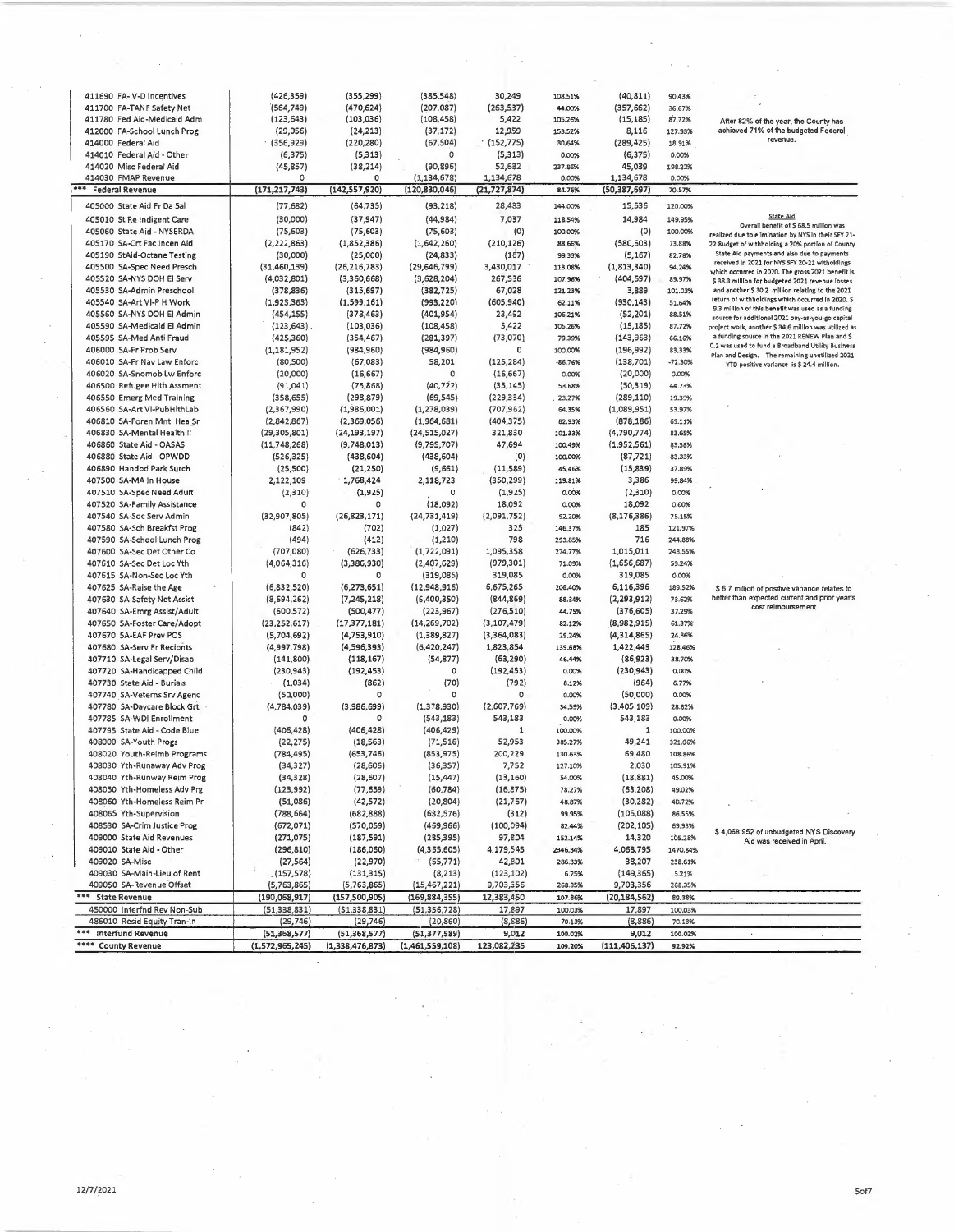| Expense                                                      |                         |                         |                         |                    |                   |                |          |                                                                                                 |
|--------------------------------------------------------------|-------------------------|-------------------------|-------------------------|--------------------|-------------------|----------------|----------|-------------------------------------------------------------------------------------------------|
| 500000 Full Time - Salaries                                  | 221,061,577             | 171,755,976             | 163,621,411             | 8,134,564          | 95.26%            | 57,440,166     | 74.02%   |                                                                                                 |
| 500010 Part Time - Wages                                     | 3,255,315               | 2,580,169               | 1,845,845               | 734,324            | 71.54%            | 1,409,470      | 56.70%   | After 82% of the year,<br>the County has spent 74%                                              |
| 500020 Regular PT - Wages                                    | 1,402,846               | 1,164,438               | 903,530                 | 260,909            | 77.59%            | 499.316        | 64.41%   | of budgeted salaries.                                                                           |
| 500030 Seasonal - Wages                                      | 912,836                 | 759,480                 | 508,463                 | 251,017            | 66.95%            | 404,373        | 55.70%   |                                                                                                 |
| **<br>Salaries                                               | 226,632,574             | 176,260,062             | 166,879,249             | 9,380,814          | 94.68%            | 59,753,325     | 73.63%   |                                                                                                 |
| 500300 Shift Differential                                    | 1,623,046               | 1,350,778               | 1,270,609               | 80,169             | 94.07%            | 352,437        | 78.29%   |                                                                                                 |
| 500320 Uniform Allowance                                     | 915,600                 | 215,250                 | 215,250                 | $\circ$            | 100.00%           | 700,350        | 23.51%   | Through the end of October, overtime is                                                         |
| 500330 Holiday Worked                                        | 1,847,157               | 1,537,939               | 1,436,097               | 101,842            | 93.38%            | 411,060        | 77.75%   | showing a negative variance of \$2.5M.                                                          |
| 500340 Line-up Pay                                           | 2,560,621               | 2,123,413               | 1,841,012               | 282,401            | 86.70%            | 719,609        | 71.90%   |                                                                                                 |
| 500350 Other Employee Pymts                                  | 6,662,133               | 5,893,834               | 5,870,599               | 23,234             | 99.61%            | 791,534        | 88.12%   |                                                                                                 |
| 501000 Overtime                                              | 15,189,215              | 13,233,531              | 15,766,872              | (2, 533, 342)      | 119.14%           | (577, 657)     | 103.80%  |                                                                                                 |
| **<br>Non-Salaries                                           | 28,797,772              | 24,354,744              | 26,400,439              | (2,045,695)        | 108.40%           | 2,397,333      | 91.68%   |                                                                                                 |
| 504990 Reductions Per Srv                                    | (1,637,541)             | (1,368,741)             | $\circ$                 | (1,368,741)        | 0.00%             | (1,637,541)    | 0.00%    |                                                                                                 |
| Countywide Adjustments                                       | (1,637,541)             | (1, 368, 741)           | 0                       | (1,368,741)        | 0.00%             | (1,637,541)    | 0.00%    |                                                                                                 |
| ***<br><b>Personnel Related Expense</b>                      | 253,792,805             | 199,246,065             | 193,279,688             | 5,966,377          | 97.01%            | 60,513,117     | 76.16%   |                                                                                                 |
| 502000 Fringe Benefits                                       | 127,621,753             | 101,464,191             | (1, 493)                | 101,465,684        | 0.00%             | 127,623,246    | 0.00%    |                                                                                                 |
| 502010 Employer FICA                                         | $\mathbf 0$             | 0                       | 11,493,459              | (11, 493, 459)     | 0.00%             | (11, 493, 459) | 0.00%    |                                                                                                 |
| 502020 Empler FICA-Medicare                                  | $\circ$                 | o                       | 2,692,182               | (2,692,182)        | 0.00%             | (2,692,182)    | 0.00%    | All departmental Fringe Benefit expense is                                                      |
| 502030 Employee Health ins                                   | $\circ$                 | $\circ$                 | 30,012,483              | (30, 012, 483)     | 0.00%             | (30, 012, 483) | 0.00%    | budgeted In account 502000. Actual expense<br>is recorded at the detailed level indicated.      |
| 502040 Dental Plan                                           | O                       | 0                       | 964,067                 | (964,067)          | 0.00%             | (964, 067)     | 0.00%    | The exception is the budget for Workers                                                         |
| 502050 Workers' Compensation                                 | 12,024,377              | 10,004,282              | 10,038,874              | (34, 592)          | 100,35%           | 1,985,503      | 83.49%   | Compensation and ECMC legacy-related                                                            |
| 502060 Unemployment Ins                                      |                         | 0                       | (702, 578)              | 702,578            | 0.00%             | 702,578        | 0.00%    | expense.                                                                                        |
| 502070 Hosp & Med-Retirees'                                  | 2,184,480               | 1,820,400               | 22,000,545              | (20, 180, 145)     | 1208.56%          | (19,816,065)   | 1007.13% |                                                                                                 |
| 502090 Hith Ins Waiver                                       | $\Omega$                | ٥                       | 1,322,404               | (1,322,404)        | 0.00%             | (1,322,404)    | 0.00%    |                                                                                                 |
| 502100 Retirement                                            | $\Omega$                | 0                       | 27,712,359              | (27, 712, 359)     | 0.00%             | (27, 712, 359) | 0.00%    |                                                                                                 |
| 502130 Wkrs Cmp Otr Fd Reim                                  | (9,744,568)             | (8, 107, 481)           | (4,981,343)             | (3, 126, 138)      |                   | (4,763,225)    |          | After 82% of the year, the County has spent<br>76% of the total budgeted Fringe Benefit         |
| 502140 3rd Party Recoveries                                  | (1,424,032)             | (1, 184, 795)           | (1,605,510)             | 420,715            | 61.44%<br>135.51% | 181,478        | 51.12%   | expense.                                                                                        |
| ***                                                          |                         |                         |                         |                    |                   |                | 112.74%  |                                                                                                 |
| <b>Fringe Benefit Total</b>                                  | 130,662,010             | 103,996,598             | 98,945,449              | 5,051,149          | 95.14%            | 31,716,561     | 75.73%   |                                                                                                 |
| 505000 Office Supplies                                       | 1,096,190               | 692,167                 | 427,802                 | 264,365            | 61.81%            | 668,387        | 39.03%   |                                                                                                 |
| 505200 Clothing Supplies                                     | 551,887                 | 363,640                 | 256,514                 | 107,126            | 70,54%            | 295,373        | 46.48%   |                                                                                                 |
| 505400 Food & Kitchen Supp                                   | 1,606,325               | 1,079,204               | 1,111,212               | (32,008)           | 102.97%           | 495,114        | 69.18%   |                                                                                                 |
| 505600 Auto Tr & Hvy Eq Sup                                  | 1,814,763               | 1,650,630               | 1,244,285               | 406,345            | 75.38%            | 570,479        | 68.56%   |                                                                                                 |
| 505800 Medical & Hith Supp                                   | 3,706,350               | 1,757,633               | 822,839                 | 934,793            | 46.82%            | 2,883,510      | 22.20%   |                                                                                                 |
| 506200 Maintenance & Repair                                  | 2,473,544               | 1,701,930               | 1,535,301               | 166,629            | 90.21%            | 938,243        | 62.07%   |                                                                                                 |
| 506400 Highway Supplies                                      | 2,000                   | 1,429                   | 207                     | 1,221              | 14.50%            | 1,793          | 10.36%   |                                                                                                 |
| 507000 E-Z Pass Supplies                                     | 14,700                  | 12,250                  | 7,350                   | 4,900              | 60.00%            | 7,350          | 50.00%   |                                                                                                 |
| <b>Supplies and Repairs</b>                                  | 11,265,759              | 7,258,882               | 5,405,510               | 1,853,372          | 74.47%            | 5,860,249      | 47.98%   |                                                                                                 |
| 555000 General Liability                                     | 5,182,518               | 1,821,150               | 7                       | 1,821,143          | 0.00%             | 5,182,511      | 0.00%    |                                                                                                 |
| 555010 Sett mts/Jdgmnts-Lit                                  | $\circ$                 | o                       | 105,467                 | (105, 467)         | 0.00%             | (105, 467)     | 0.00%    |                                                                                                 |
| 555020 Travel & Mileage-Lit                                  | $\circ$                 | 0                       | 72                      | (72)               | 0.00%             | (72)           | 0.00%    |                                                                                                 |
| 555030 Litig & Rel Disburs.                                  | $\mathbf 0$             | $\circ$                 | 110,319                 | (110, 319)         | 0.00%             | (110, 319)     | 0.00%    |                                                                                                 |
| 555040 Expert/Cons Fees-Lit                                  | o                       | $\circ$                 | 611,453                 | (611, 453)         | 0.00%             | (611, 453)     | 0.00%    |                                                                                                 |
| 555050 Insurance Premiums                                    | 19,400                  | 16,167                  | 993,833                 | (977, 666)         | 6147.42%          | (974, 433)     | 5122.85% | Risk Retention expense is budgeted in                                                           |
| ۰<br><b>Risk Retention</b>                                   | 5,201,918               | 1,837,317               | 1,821,150               | 16,167             | 99.12%            | 3,380,768      | 35.01%   | account 555000 while actual expense is                                                          |
| 510000 Local Mileage Reimb                                   | 1,086,185               | 898,195                 | 678,803                 | 219,392            | 75.57%            | 407,382        | 62.49%   | recorded at a detailed level in the accounts<br>indicated. In total Risk Retention is on budget |
| 510100 Out Of Area Travel                                    | 509,892                 | 368,748                 | 194,199                 | 174,549            | 52.66%            | 315,692        | 38.09%   | for the period.                                                                                 |
| 510200 Training And Educat                                   | 588,695                 | 473,421                 | 329,315                 | 144,106            | 69.56%            | 259,380        | 55.94%   |                                                                                                 |
| 511000 Control Board Expense                                 | 504,000                 | 420,000                 | 389,324                 | 30,677             | 92.70%            | 114,677        | 77.25%   |                                                                                                 |
| 515000 Utility Charges                                       | 2,746,034               | 2,286,358               | 2,551,057               | (264, 699)         | 111.58%           | 194,977        | 92.90%   |                                                                                                 |
| 516040 DS5 Trng & Edu Pro                                    | 1,501,950               | 1,251,625               | 1,251,625               | ٥                  | 100.00%           | 250,325        | 83.33%   |                                                                                                 |
| 530000 Other Expenses                                        | 5,200,192               | 2,088,480               | 949,488                 | 1,138,992          | 45.46%            | 4,250,704      | 18.26%   |                                                                                                 |
| 530010 Chargebacks                                           | 1,494,900               | 1,245,750               | 1,012,716               | 233,034            | 81.29%            | 482,184        | 67.74%   |                                                                                                 |
| 530030 Pivot Wage Subsidies                                  | 2,805,679               | 2,356,631               | 2,245,241               | 111,390            |                   |                |          |                                                                                                 |
| 545000 Rental Charges                                        | 9,908,916               |                         |                         |                    | 95.27%            | 560,438        | 80.02%   |                                                                                                 |
| $***$<br>Other                                               | 31,548,359              | 7,726,787<br>20,953,312 | 7,633,212<br>19,056,130 | 93,574             | 98.79%            | 2,275,703      | 77.03%   |                                                                                                 |
| Non Profit Purchase of Servic                                | 107,454,517             |                         |                         | 1,897,182          | 90.95%            | 12,492,229     | 60.40%   |                                                                                                 |
|                                                              |                         | 88,443,903              | 86,528,842              | 1,915,061          | 97.83%            | 20,925,675     | 80.53%   |                                                                                                 |
| Professional Srvs Contracts a<br>51,6050 Dept Payments-ECMCC | 42,534,050<br>7,344,964 | 29,346,521              | 28,808,101              | 538,420<br>458,273 | 98.17%            | 13,725,949     | 67.73%   |                                                                                                 |
|                                                              |                         | 6,421,647               | 5,963,374               |                    | 92.86%            | 1,381,590      | 81.19%   |                                                                                                 |
| 516051 ECMCC Drug & Alcohol                                  | 397,493                 | 331,244                 | 331,244                 | $\circ$            | 100.00%           | 66,249         | 83.33%   |                                                                                                 |
| <b>ECMCC Payments</b>                                        | 7,742,457               | 6,752,891               | 6,294,618               | 458,273            | 93.21%            | 1,447,839      | 81.30%   |                                                                                                 |
| 516060 Sales Tax Loc Gov 3%                                  | 316,149,457             | 257,194,358             | 310,353,803             | (53, 159, 445)     | 120.67%           | 5,795,654      | 98.17%   |                                                                                                 |
| 516070 Flat Dist from 1%                                     | 12,500,000              | 12,500,000              | 12,500,000              | ٥                  | 100.00%           | $\circ$        | 100.00%  |                                                                                                 |
| 520030 NFTA-Share Sales Tax                                  | 20,361,690              | 16,564,547              | 19,988,522              | (3,423,975)        | 120.67%           | 373,168        | 98.17%   |                                                                                                 |
| Sales Tax to Local Government<br>$\pm\pm$                    | 349,011,147             | 286,258,905             | 342,842,325             | (56, 583, 420)     | 119.77%           | 6,168,822      | 98.23%   |                                                                                                 |
| Contractual                                                  | 525,306,511             | 426,675,893             | 480, 347, 559           | (53,671,666)       | 112.58%           | 44,958,952     | 91.44%   | $\sim$                                                                                          |
| 561410 Lab & Tech Eqt                                        | 3,651,375               | 1,353,085               | 1,551,542               | (198, 458)         | 114.67%           | 2,099,833      | 42.49%   |                                                                                                 |
| 561420 Office Furn & Fixt                                    | 523,231                 | 330,871                 | 178,069                 | 152,802            | 53.82%            | 345,161        | 34.03%   |                                                                                                 |
| 561430 Bldg Grs & Hvy Eq                                     | 52,656                  | 47,323                  | 25,842                  | 21,481             | 54.61%            | 26,814         | 49.08%   |                                                                                                 |
| 561440 Motor Vehicles                                        | 206,504                 | 168,693                 | 93,850                  | 74,843             | 55.63%            | 112,654        | 45.45%   |                                                                                                 |
| Equipment                                                    | 4,433,765               | 1,899,971               | 1,849,303               | 50,668             | 97.33%            | 2,584,462      | 41.71%   |                                                                                                 |
| 559000 County Share - Grants                                 | 8,392,759               | 2,767,192               | 2,757,260               | 9,932              | 99.64%            | 5,635,499      | 32.85%   |                                                                                                 |
| 570020 Interfund - Road                                      | 19,843,685              | 13,747,527              | 13,747,528              | (0)                | 100.00%           | 6,096,157      | 69.28%   |                                                                                                 |
| 570025 InterFd Co Share 911                                  | 4,379,710               | 3,737,318               | 3,737,318               | $\circ$            | 100.00%           | 642,392        | 85.33%   |                                                                                                 |
| 570028 InterFd Co Share Lib                                  | 135,000                 | 135,000                 | 135,000                 | ٥                  | 100.00%           | 0              | 100.00%  |                                                                                                 |
| 570030 Interfund-ECC Sub                                     | 18,084,317              | 18,084,317              | 18,084,317              | 0                  | 100.00%           | ٥              | 100.00%  |                                                                                                 |
| 570050 InterFund Trans-Cap                                   | 63,808,741              | 50,410,050              | 50,410,049              | 1                  | 100.00%           | 13,398,692     | 79.00%   |                                                                                                 |
| 575000 Interfnd Exp Non-Sub                                  | 2,000                   | ٥                       | ٥                       | 0                  | 0.00%             | 2,000          | 0.00%    |                                                                                                 |
| 575040 I/F Expense-Utility                                   | 3,650,089               | 2,862,223               | 2,796,209               | 66,014             | 97.69%            | 853,880        | 76.61%   |                                                                                                 |
| 570035 IF Tran-COVID-19 Res                                  | 5,070,900               | 140,035                 | 140,035                 | ٥                  | 100.00%           | 4,930,865      | 2,76%    |                                                                                                 |
| Interfund Expense                                            | 123,367,201             | 91,883,662              | 91,807,715              | 75,947             | 99.92%            | 31,559,486     | 74.42%   |                                                                                                 |
| 910200 ID Budget Services                                    | 0                       | ٥                       | $\circ$                 | 0                  | 0.00%             | o              | 0.00%    |                                                                                                 |
| 910600 ID Purchasing Srv                                     | (213, 216)              | (177,680)               | (166, 421)              | (11,259)           | 93.66%            | (46, 795)      | 78.05%   |                                                                                                 |
| 910700 ID Fleet Services                                     | (1,965,031)             | (1,634,023)             | (1,228,787)             | (405,235)          | 75.20%            | (736,244)      | 62.53%   |                                                                                                 |
| 911200 ID Comptroller's Srv                                  | ٥                       | $\circ$                 | $\circ$                 | 0<br>7.            | 0.00%             | ٥              | 0.00%    |                                                                                                 |
|                                                              |                         |                         |                         |                    |                   |                |          |                                                                                                 |
| 911400 ID District Atty Srv                                  | 0                       | 0                       | 0                       | ٥                  | 0.00%             | ٥              | 0.00%    |                                                                                                 |

 $\overline{\phantom{a}}$ 

 $\hat{\boldsymbol{\beta}}$